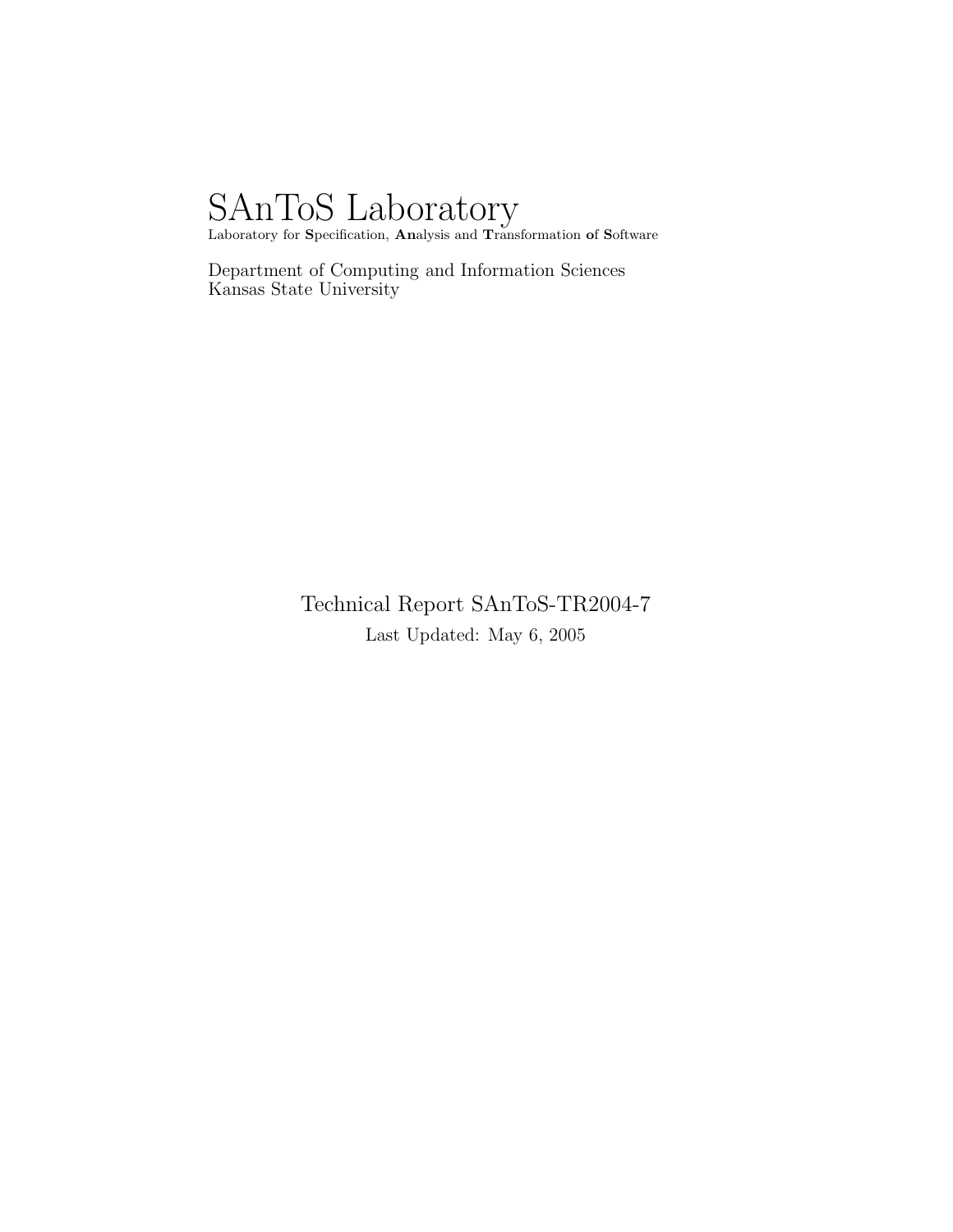**Software Tools for Technology Transfer manuscript No.** (will be inserted by the editor)

# **Checking JML Specifications Using An Extensible Software Model Checking Framework**?

 ${\bf Robby}^1,$   ${\bf Edwin \, Rodriguez}^1,$   ${\bf Matthey \, B. \, Dwyer^2, John}$ **Hatcliff**<sup>1</sup>

<sup>1</sup> Department of Computing and Information Sciences, Kansas State University\*'

e-mail: {robby,edwin,hatcliff}@cis.ksu.edu

<sup>2</sup> Department of Computer Science and Engineering, University of Nebraska-Lincoln\*\*\* e-mail: dwyer@cse.unl.edu

May 5, 2005

**Abstract.** The use of assertions to express correctness properties of programs is growing in practice. Assertions provide a form of lightweight checkable specification that can be very effective in finding defects in programs and in guiding developers to the cause of a problem. A wide variety of assertion languages and associated validation techniques have been developed, but run-time monitoring is commonly thought to be the only practical solution.

In this paper, we describe how specifications written in the Java Modeling Language (JML), a general purpose behavioral specification and assertional language for Java, can be validated using a customized model checker built on top of the Bogor model checking framework. Our experience illustrates the need for customized state-space representations and reduction strategies in model checking frameworks in order to effectively check the kind of strong behavioral specifications that can be written in JML. We discuss the advantages and trade-offs of model checking relative to other specification validation techniques and present data that suggest that

\*\* 234 Nichols Hall, Manhattan, KS 66506, USA.

the cost of model checking strong specifications is practical for several real programs.

# **1 Introduction**

The idea of interspersing specifications of the intended behavior of a program directly in the source code is nearly as old as programming itself [11]. Those foundational ideas inspired the development of more elaborate design practices and methodologies, for example, design-by-contract [22]. The use of assertional specifications has long been regarded as a means for improving software quality, but only recently have studies demonstrated support for this conjecture [32]. The increasing number of modern languages (e.g., Java, C#, PHP) and implementation frameworks (e.g., Microsoft Foundation Classes (MFC)) that include simple assertion mechanisms suggests that they will finally have the practical impact that was predicted decades ago.

To fulfill this promise, there is a need for program assertion checking mechanisms that are cost-effective, automatic, and thorough in considering both specification and program behavior. Run-time monitoring of assertions during program execution is the only mechanism that is widely used in practice today. It is both cost-effective and automatic, but can only analyze the program behaviors that are actually executed. This lack of coverage of program behavior is a significant weakness of run-time methods, especially for concurrent programs where subtle errors may depend on the order in which threads execute. To address this behavior coverage problem, a variety of static analysis approaches have been proposed to thoroughly check a program's possible behaviors with respect to certain lightweight specifications, such as pointer non-nullness and array bounds[10], and propositional temporal properties [39]. These methods gain program coverage by sacrificing the expressiveness of their specification language.

Building on a long line of work on formal methods for manual reasoning about complete behavioral specifications of programs, several recent languages have emerged that balance the desire for completeness and the pragmatics of checkability. The Java Modeling Language (JML) is one such language [20]. With JML, one can specify properties of varying strength from lightweight assertions about pointer null-ness to complete functional correctness of program components; the latter we refer to as a *strong* property. JML is a *behavioral interface specification language* that allows developers

<sup>?</sup> This is an extended version of the paper *Checking Strong Specifications Using An Extensible Model Checking Framework* that appeared in *Proceedings of the 10th International Conference on Tools and Algorithms for the Construction and Analysis of Systems, TACAS 2004*. This work was supported in part by the U.S. Army Research Office (DAAD190110564), by DARPA/IXO's PCES program (AFRL Contract F33615-00-C-3044), by NSF (CCR-0306607) by Lockheed Martin, and by Rockwell-Collins.

<sup>\*\*\* 256</sup> Avery Hall, Lincoln, NE 68588, USA.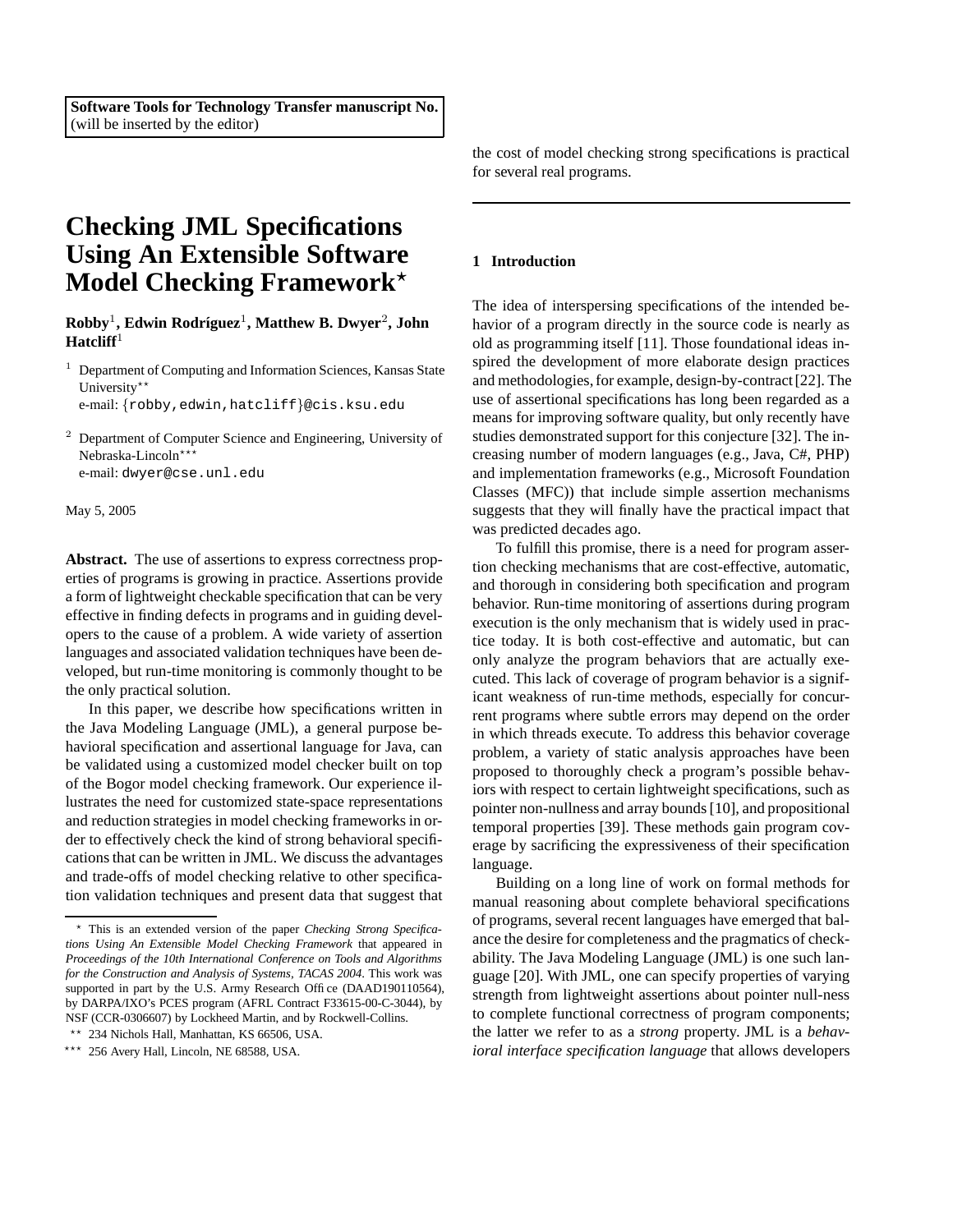to specify both the syntactic and behavioral interface of a portion of Java code. It supports the design-by-contract [22] paradigm by including notation for pre/postconditions and invariants. JML uses Java's expression syntax and adds constructs that dramatically increase expressiveness (e.g., it is possible to quantify, universally or existentially, over objects in the heap).

In this paper, we describe how we have adapted a flexible model checking framework called Bogor [28] to check JML specifications of sequential and concurrent Java programs. Model checking adds a new and complementary approach to the existing run-time and theorem-proving technologies for reasoning about JML. While tools based on those technologies have proven effective in supporting certain kinds of Java validation and verification activities, there is currently no *automatic* technique for *thoroughly* checking a wide-range of *strong* JML specifications especially in the presence of *concurrency*. Our checking tool is automatic and exhaustive in its reasoning about general JML properties up to user defined bounds on the space consumed by a program run.

Using existing model checking techniques to verify strong specifications is problematic for several reasons. First, existing model checkers, such as Spin [16], do not provide direct support for modeling dynamically allocated objects and heap structures making it difficult to represent the program's behavior; Bogor maintains an explicit, yet compact, representation of the dynamic program heap [29]. Second, even if one could encode the behavior in the input language of such a model checker, the underlying checking algorithms would not exploit the semantic properties of the original language to optimize the state space search; Bogor incorporates novel partial order reductions that exploit the semantics of a program's heap and locking structure to achieve efficiency [6]. Finally, existing model checking frameworks support temporal properties but do not provide direct support for expressing rich data or heap-related functional properties; Bogor supports extension of the expressions sublanguage via user defined atomic expressions that can be evaluated over the full extent of a program state including the heap [28].

The contributions of this paper are as follows:

- **–** we demonstrate that with a sufficiently feature-rich model checking framework one can check strong behavioral specifications;
- **–** we describe how Bogor's extension facilities can be applied to implement checking of JML specifications, including specifications that have proven difficult to check by other means such as run-time checking or theoremproving; and

**–** we demonstrate that the overhead of checking JML specifications can be mitigated, and in most cases completely eliminated, through the use of sophisticated state-space reductions.

In the next section, we give an overview of JML and illustrate its main features through an example. Section 3 describes the features of the Bogor model checking framework that enable the efficient treatment of JML specifications. There are a number of different techniques for reasoning about JML specifications; we compare representatives of the main classes of techniques to our model checking approach in Section 6. Section 4 details our strategy for efficiently reasoning about JML specifications on-the-fly during state-space exploration of a concurrentJava program. In Section 5, we detail the analysis of a collection of JML annotated Java programs and report on the cost and effectiveness of checking them with Bogor and then conclude. We also refer the reader to the SpEx web site [33] for the complete JML-annotated Java code and the associated Bogor models for all of the examples considered in this paper.

# **2 JML: The Java Modeling Language**

The Java Modeling Language (JML) [20] is a Java-specific behavioral specification language [40] designed at Iowa State University by Gary Leavens and others. We illustrate JML and the treatment of JML specifications with the example in Figure 1. This example is a concurrent linked-list-based queue from [19] with some JML specifications, written in Java comments with special tags such as //@, added to describe its behavior.

Instances of the class LinkedNode implement the nodes of the linked list representing the queue. The LinkedQueue class provides put and take methods that implement a finegrained locking protocol, through the use of the protected methods insert and extract, to maximize concurrent access to the queue. This design leads to functional code that is nested inside synchronized statements and conditionals in those protected methods. In order to specify the behavior of that functional code we have refactored them into additional protected methods, e.g., refactoredInsert.

When a new queue is created, an object that is used to guarantee mutual exclusion of put operations is created and assigned to the putLock field and a new node is created and assigned to the head and tail instance fields (this *dummy* node, with an unused data field, forms the head of every list). Whenever a thread attempts to take an object from an empty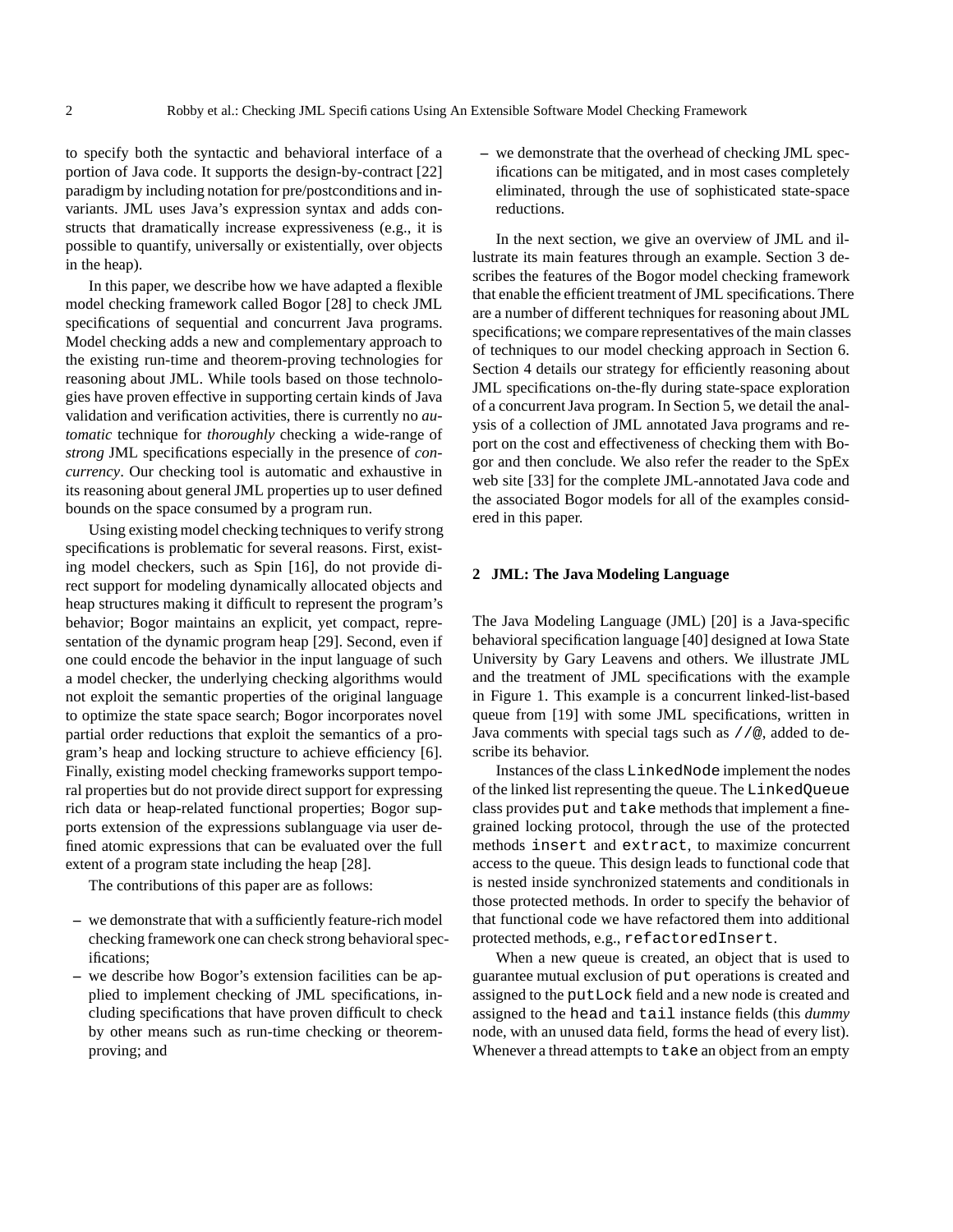Robby et al.: Checking JML Specifications Using An Extensible Software Model Checking Framework 3

```
c l a ss LinkedNode {
 public Object value;
 public LinkedNode next;
 /*@ behavior ensures value == x \& d<br>(a)<br>next == null.
                               n \, ext \, == \, null;@∗/
 public LinkedNode (Object x) {
    value = x:
 }
 . . .
}
p u b l i c c l a ss LinkedQueue {
 protected final /*@ non null @*/ Object putLock;
 p r o t e c t e d /∗@ n o n n u l l @∗/ LinkedNode head ;
 p r o t e c t e d /∗@ n o n n u l l @∗/ LinkedNode l a st ;
 \bf{protected} \bf{int} waiting For Take = 0;
  . . .
  //@ instance invariant waitingForTake > = 0;
 / /@ i n st a n c e i n v a ri a n t \ r each ( head ) . has ( l a st ) ;
 /∗@ b e h a v i o r
    @ assignable head, last, putLock, waitingForTake;<br>@ ensures \fresh(head, putLock)&&
    \emptyset ensures \setminus fresh (head, putLock) &&<br>
\emptyset head next == null
                    \hat{h}ead . next = = \hat{n}ull;
   @∗/
 p u b l i c LinkedQueue ( ) {
  putLock = new Object();\begin{bmatrix} \n1 & 0 & 0 \\
0 & 0 & 0 \\
0 & 0 & 0\n\end{bmatrix} = new LinkedNode (null);
 }
 /∗@ b e h a v i o r
   @ ensures \result <==> head.next == null;
   @∗/
 p u b l i c boolean isEmpty ( ) {
  synchronized (head) {
    \bf return head . next \bf == null ;
  }
 }
 /∗@ b e h a v i o r
   @ r e q u ir e s n ! = n u l l ;
    @ a ssi g n a b l e l a st , l a st . n e x t ;
   @∗/
 protected void refactoredInsert (LinkedNode n) {
   l a st. n e x t = n;
   l a s t = n;
}
/∗@ b e h a v i o r
  @ r e q u ir e s x ! = n u l l ;
  @ e n s u r e s tr u e ;
  @ a ls o b e h a v i o r
  @ r e q u ir e s x == n u l l ;
  @ si g n a ls ( Ex c e p t i o n e )
   @ e instanceof IllegalArgumentException;<br>@*/
\mathbf{public void put(Object x) { }if (x == null)throw new IllegalArgumentException();
 insert(x);\mathbf{protected} synchronized Object extract() {
                                                                                            synchronized (head) {
                                                                                             return refactoredExtract();
                                                                                            }
                                                                                          }
                                                                                          /∗@ b e h a v i o r
                                                                                             @ a ssi g n a b l e head , head . n e x t . v a l u e ;
                                                                                             @ ensures \result == null |\cdot| (\exists LinkedNode n;<br>@ \old(\reach(head)) has(n).
                                                                                             @ \sqrt{old(\text{reach}(\text{head})))} \cdot \text{has}(n);<br>
@ \frac{n \text{ value } -1}{n \text{ result}}\begin{array}{ll}\n\textcircled{a} & n \cdot \text{value} = \sqrt{\text{result}} \\
\textcircled{a} & \& \& \text{if } \forall \text{reach} \text{ (head)}\n\end{array}.\& \& ! \(\setminus \text{reach} \, (\text{head} \,) \, \cdot \, \text{has} \, (\, n \,)) \};
                                                                                             @∗/
                                                                                          protected Object refactoredExtract() {
                                                                                            Object x = \textbf{null};
                                                                                            LinkedNode first = head.next;
                                                                                            if (first != null)x = f i r s t . v a lue;
                                                                                             first \cdot value = null;head = first;}
                                                                                            r e turn x ;
                                                                                          }
                                                                                          /∗@ b e h a v i o r
                                                                                             @ r e q u ir e s x ! = n u l l ;
                                                                                                ensures last value == x \&& \fresh(last);
                                                                                             @∗/
                                                                                          \mathbf{protected} void insert (Object x) {
                                                                                            synchronized ( putLock ) {
                                                                                             LinkedNode p = new LinkedNode (x);
                                                                                              synchronized (last) refactoredInsert(p);<br>if (waitingForTake > 0) putLock.notify();
                                                                                             r e turn ;
                                                                                            }
                                                                                          }
                                                                                          / /@ e n s u r e s \ r e s u l t ! = n u l l ;
                                                                                          public Object take () {
                                                                                            Object x = extract ();
                                                                                            if (x := null) return x;e ls e {
                                                                                             synchronized ( putLock ) {
                                                                                               t r y {
                                                                                                 ++ waiting For Take;
                                                                                                f o r ( ; ; ) {
                                                                                                 x = e x t r a c t ( );
                                                                                                  if (x := null)−−wa i t i n g F o rTa k e ;
                                                                                                   r e turn x ;
                                                                                                  }
                                                                                                  else putLock.wait();
                                                                                                }
                                                                                               }
                                                                                               catch (Interrupted Exception ex) {
                                                                                                 - - waiting For Take;
                                                                                                putLock . notify ();
                                                                                                throw new RuntimeException ();
                                                                                               }
                                                                                             }
                                                                                           }
}
```

```
}
```
**Fig. 1.** A Concurrent Linked-list-based Queue Example (excerpts)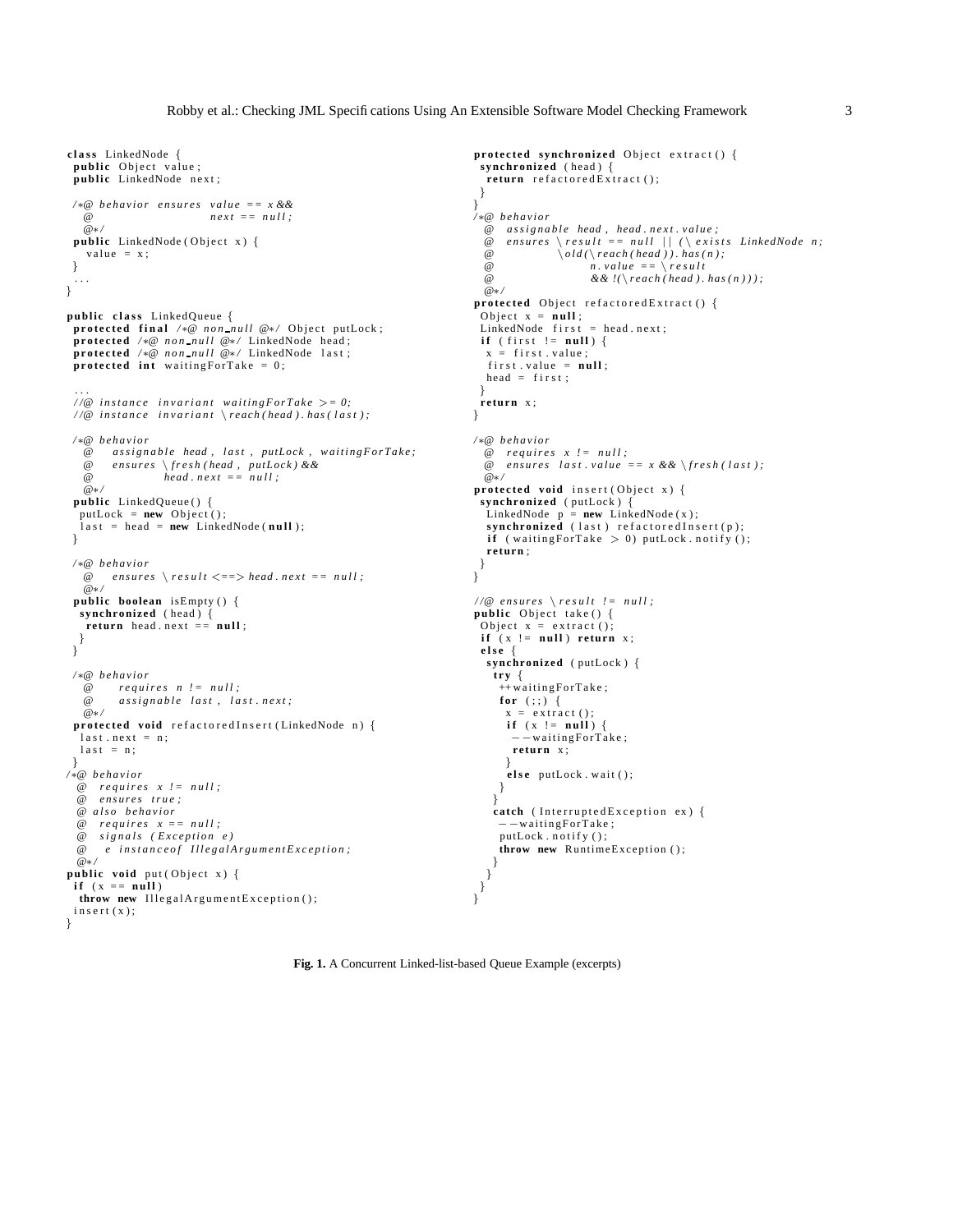queue, the thread is blocked. If the queue is not empty, then only the head is locked, and its stored value is returned. The dequeuing is done in the extract method. Whenever an object is enqueued, the tail is locked, a new node is created to store the object and one of the threads waiting to dequeue is notified.

JML specifications are phrased as invariants on instances of classes and contracts for method invocations. One important aspect of JML is that it balances support for complete behavioral specification with lightweight assertion features, such as Java assertions. Thus, it allows developers to vary the *strength* of their specifications across classes and within classes. The variation in the strength of specifications in the example is apparent (e.g., method extract has no specification whereas method refactoredExtract has a behavioral specification that captures removal of an element from the queue).

Invariants on objects are stated using invariant clauses. In an object-oriented language such as Java, the notion of an object invariant is different than the traditional model checking definition of invariant, which requires a condition to hold at every reachable system state. The intuition is that an object invariant is not required to hold before the object is initialized nor during execution of methods acting upon the object. JML invariants for instances of a class C are required to hold in *visible states* which are defined at the end of execution of a constructor for C and at the entry and exit of method calls. This last condition ensures that changes to a public field that do not occur through methods of C are visible to the invariant. In the example, the first invariant in class LinkedQueue states that the integer field waitingForTake is non-negative. For convenience several short-hand type modifiers, such as non null which specifies that a reference field never has a null value, are also defined. Class LinkedQueue specifies that all of its reference fields are non-null using this JML modifier.

Method preconditions are written using the JML requires clause, which specifies the conditions on program state when the method is called (i.e., the method *prestate*) that callers must assure. Postconditions for non-exceptional methods are written using the ensures clause, which specifies the conditions on the program state upon return (i.e., the method *poststate*) that the method guarantees. JML's invariant, requires, and ensures clauses specify a boolean condition on the state of the program that can be expressed using Java's expression syntax and a set of JML operators including:

**–** \old(e): used only in postconditions to access the value of expression  $e$  in the method prestate.

- $\rceq$   $\text{reach}(e)$ : returns the set of objects that are reachable through chains of field accesses from reference e.
- **–** \forall, \exists: allows one to state properties using logical quantification; this is especially useful for stating properties about all or some of the objects in the heap.
- $\left( \text{Fresh}(x_1, \ldots, x_n) \right)$ : used only in postconditions to state that the variables  $x_i$  hold objects not allocated in the prestate.
- **–** \result: evaluates to the return value of a method.

These operators allow for strong behavioral properties to be specified. For example, the refactoredExtract method's postcondition states that the result is either null (when the list is empty) or that there exists a node  $n$  such that  $n$  is in the list in the prestate of the method,  $n$ 's value is returned as the method result, and  $n$  is not in the list in the poststate of the method. To express this intent the specification captures the set of objects on the heap that are reachable from the LinkedQueue head, using \reach, in the method prestate, using  $\cdot$ old, and then quantifies over them on method exit, using \exists. As another example, the insert method has a precondition that requires its argument, giving the object to be inserted, to be non-null, and a postcondition that ensures the last node in the list is newly allocated in the call, using  $\frac{\text{resh}}{\text{resh}}$ , and holds the object supplied for insertion.

The assignable clause states a form of *frame condition* for a method: only reference expressions that are listed in assignable may be modified by a method call. Locations that are local to the method (or any methods that it calls) and locations that are created during the method's execution are not subject to this restriction. This clause is used in the refactoredExtract method to state the invariance of the LinkedQueue head and the initial dummy node across the call.

Syntactically, a specification is heavyweight as long as it is annotated using one of the behavior keywords, otherwise the specification is lightweight. The put method illustrates a *heavyweight* specification where the possible invocation states are covered by a pair of behavior specifications consisting of ensures and signals clauses; JML provides the signals clause to specify the conditions under which a method returns via exception throw. As complete behavioral specifications, heavyweight JML specifications always have a well-defined default value for any omitted clause. Table 1 defines the default values for missing clauses in both heavyweight and lightweight JML specifications; the special JML tag  $not-specificed means that the clause is$ free to take on any legal value.

JML is a large and complex specification language. Rather than provide a detailed description of all of its language fea-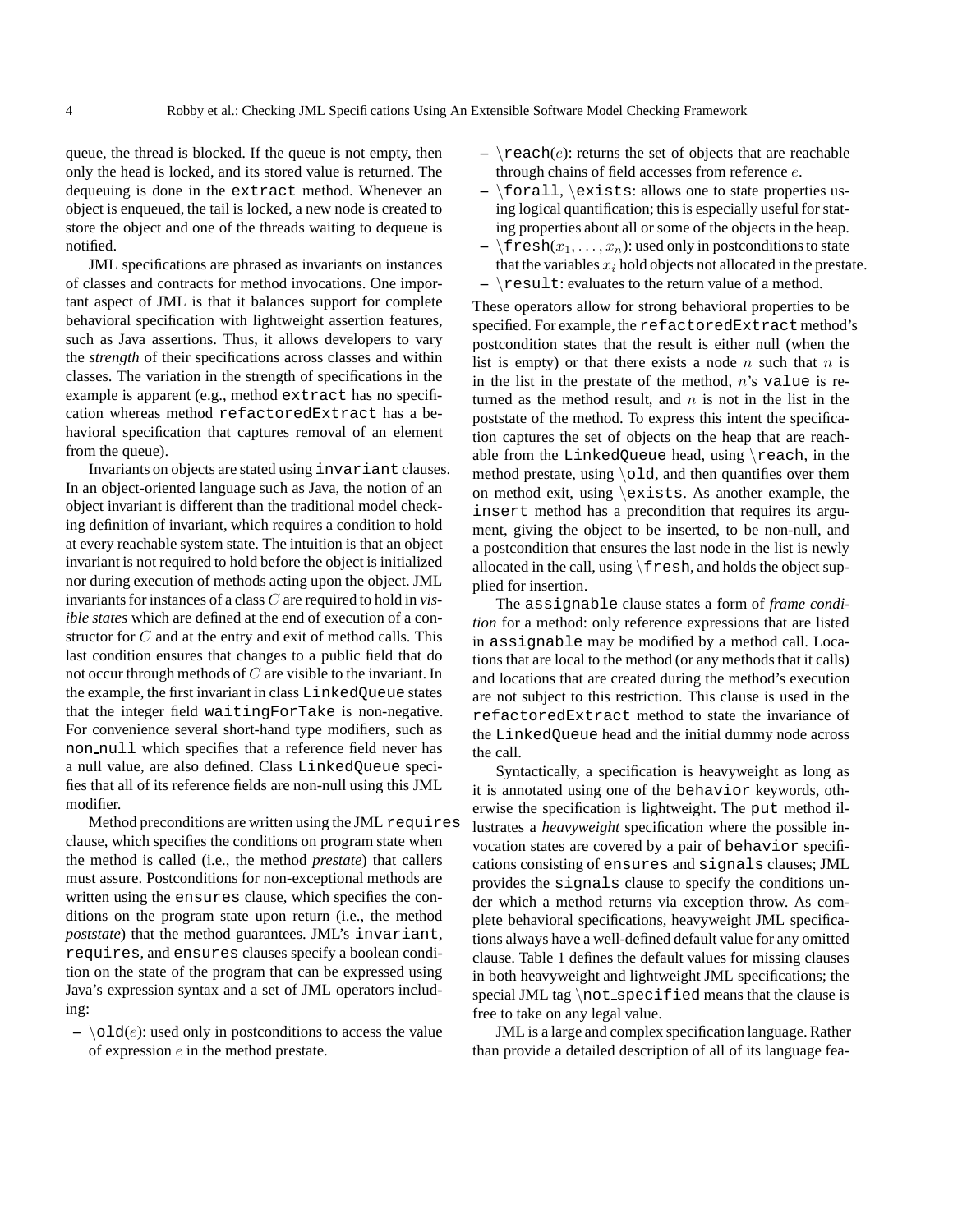Robby et al.: Checking JML Specifications Using An Extensible Software Model Checking Framework 5

| <b>Omitted Clause</b> | Lightweight                | Heavyweight      |  |
|-----------------------|----------------------------|------------------|--|
| requires              | \not_specified             | true             |  |
| diverges              | \not_specified             | false            |  |
| assignable            | \not_specified             | \everything      |  |
| ensures               | \not_specified             | true             |  |
| signals               | (Exception) \not_specified | (Exception) true |  |

**Table 1.** Default values for JML clauses in lightweight and heavyweight specifications.

tures, in the subsequent presentation, we focus on those features that are problematic to check with existing technologies or that raised particular issues in the implementation of our model checking support. A complete discussion of our support for JML features is given at [33].

## **3 The Bogor Model Checker**

Bogor [28] is an extensible and highly modular software model checking framework that can be adapted and customized to the specific characteristics of different problem domains. Figure 2 depicts the internal architecture of Bogor. What makes Bogor unique is that it is designed to be easily customized both in terms of its input language, through the use of frontend and interpretive components, and in terms of the semantics of the modules that implement the core capabilities of the explicit-state model checking algorithms, depicted on the right side of Figure 2. For example, Bogor has been customized to analyze properties of real-time embedded design models of avionics systems [7] by both adding primitives for modeling the semantics of avionics middleware services and by customizing the state-storage and search strategies of the model checker based on those semantics. In this section, we present an overview of the extension mechanisms in Bogor since they are the vehicle through which JML specifications are checked. We also survey several customized Bogor modules that exploit the semantics of JVM byte-codes to improve the performance of model checking multi-threaded Java programs. Those modules provide essential capabilities for encoding JML operations and for eliminating the overhead of checking JML specifications against Java code.

#### *3.1 Language Extension*

Like many model checkers Bogor's input language BIR, an example of which is given in Figure 3, is a guarded command transition system language with explicit locations (loc), explicit guards (when), sequences of statements comprising a

transition's action (do), and explicit transitions (goto). Unlike most model checkers, BIR includes support for dynamically allocated data (record, new), method calls (function), and other features needed to model JVM byte-codes, such as exceptions. In addition, BIR features an extension language facility that allows introductions of new Abstract Data Types (ADTs) and abstract operations as first-class constructs of the language. These introductions are analogous to adding new native types and native instructions, so they can be used to build abstract machines tailored to specific application domains.

The figure presents a BIR model for a simple system in which there are several processes competing for resources collected in a pool. For this particular system, we only care about membership operations on the resource pool, thus, we create a new *Set* ADT to model this pool of resources. To do this, the keyword extension is used to declare the extension name. The for keyword provides the fully qualified name of the class that implements the extension. The idea is that by introducing a customized extension, the concept of a *set* data structure is made a primitive component of the language, allowing: (*i*) hiding all the implementation complexity from the model and (*ii*) the introduction of optimizations based on the state of the set. The front-end components support extension syntax directly and do not require the user to modify any internal Bogor components. Extensions map the newly introduced type to instances of Bogor interpretive interfaces and implement the semantics of extension methods, such as  $add < 'a>$ , as Java that manipulates those structures. These implementations follow a very regular pattern and use a clean and well-defined API using widely known design patterns [12], thus making it easy for non-model checking experts to extend the toolset.

We define a BIR extension for each JML construct and embed the checks for a JML specification directly into the BIR representation that is compiled from Java source code. We note that encoding JML constructs directly in the input language of most existing model checkers would be difficult or impossible in many cases. Features like \reach, which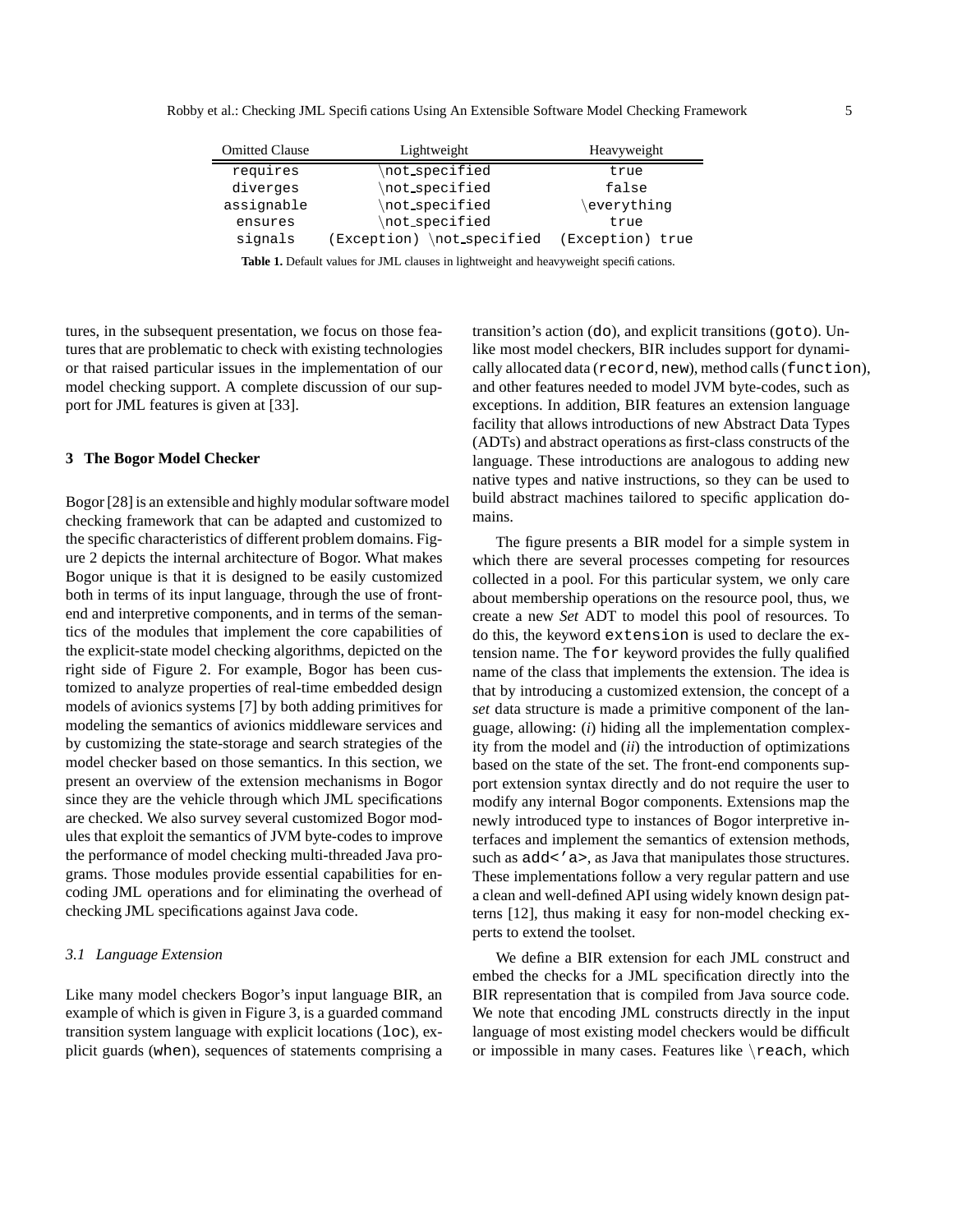

**Fig. 2.** Bogor Architecture.

```
system ResourceContention {
   extension Set for myPackage . SetModule {
typedef type <'a>;
     expdef Set . type <'a> create <'a>('a . . . ) ;
     expdef ' a choose<'a>(Set . type <'a>);
expdef boolean isEmpty <'a>(Set . type <'a>);
    expdef boolean forAll <'a>('a −> boolean,
                                  Set type < a);
     actiondef add<'a>(Set.type <'a>,'a);
    actiondef remove<'a>(Set.type<'a>, 'a);
  }
   record Resource { boolean isFree ; }
record Disk extends Resource { }
  record Display extends Resource { }
  Set . type<Resource> resourcePool;
  fun isResourceFree ( Resource resource )
       returns boolean = resource . isFree ;
  fun AreAllResourcesInPoolFreeInv ( )
       returns boolean =
     Set. for All<Resource>(isResourceFree,
                             resourcePool ) ;
  main thread MAIN ( ) {
    loc loc0 :
       do { // create the pool and creates two processes
         resourcePool := Set.create<Resource>
              (new Disk , new Disk , new Display ) ;
         start Process (); start Process ();
       } return ;
  }
                                                                          thread Process () {
                                                                             loc loc1 :
                                                                               invoke run ( )
                                                                               return ;
                                                                          }
                                                                          function run() {
                                                                             Resource resource ;
                                                                             loc loc2 :
                                                                               when ! Set. isEmpty<Resource>(resources)
                                                                               do { // choose an element and remove it
                                                                                 resource := Set.choose<Resource>
                                                                                      ( resourcePool ) ;
                                                                                 Set remove<Resource>(resourcePool,
                                                                                                          resource ) ;
                                                                               } goto loc3 ;
                                                                             loc loc3 :
                                                                               do { // resource in use
                                                                                 resource . isFree := false;
                                                                                 } goto loc4 ;
                                                                             loc loc4 :
                                                                               do { // resource free
                                                                                 resource.isFree := true;
                                                                                } goto loc5 ;
                                                                             loc loc5 :
                                                                               do { // add the resource back to pool
                                                                                 Set.add<Resource>(resourcePool,
                                                                                                      resource ) ;
                                                                               } goto loc2 ;
                                                                               do { // empty transformation
                                                                               } goto loc2 ;
                                                                          }
                                                                        }
```
**Fig. 3.** Resource Contention Example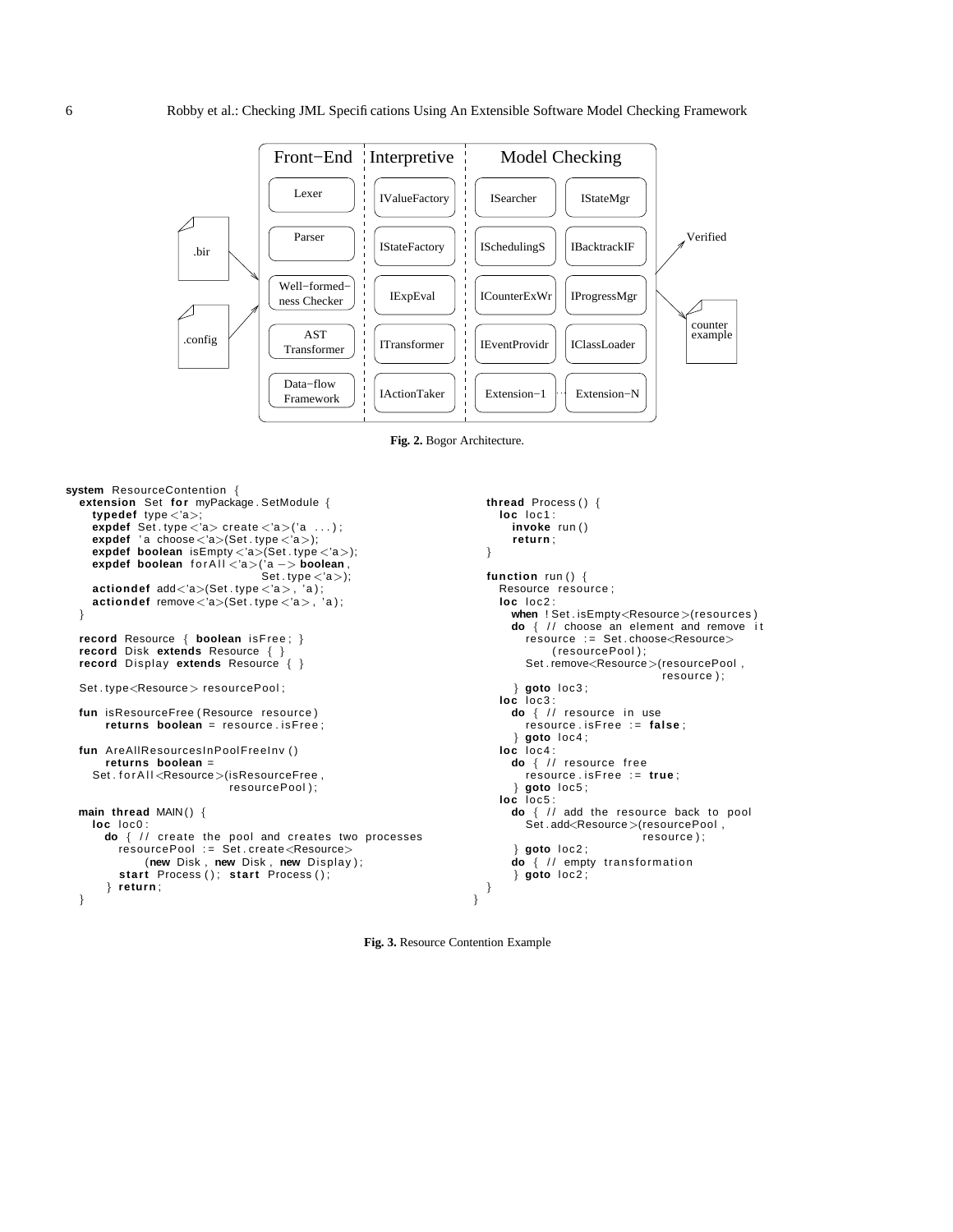requires scanning the heap for reachable sets of objects, would require an iterative or recursive block of code to be embedded into the model checker input. Bogor extensions are implemented in Java (in the model checker rather than in the input model) which alleviates this problem.

## *3.2 Module Extension*

Bogor can be thought of as a well-factored design for an explicit-state model checker that is encoded into the module structure of a Java implementation. Figure 2 shows the functionality common to every explicit-state model checker, for example, the storage of system states (IStateMgr), the particular form of search implemented (ISearcher), the strategy used to select the next transition to explore (ISchedulingStsin), le variable or object field. and information needed to guide backtracking in the search (IBackTrackIF). These interfacesform the *extension points* for the core Bogor model checking framework. Developers can implement custom versions of components that implement the interfaces and then configure Bogor to use selected components. This greatly simplifies customization of the model checker.

To implement certain JML operators, such as \old, one needs to inspect the state of the heap and access information about method prestates. This functionality cannot be implemented in a BIR language extension alone, but it can be achieved through Bogor module extension. We present the details of JML module extensions in Section 4, but to set the stage for that explanation we provide an overview of several Java-specific module extensions.

**Heap and Thread Symmetry** Bogor exploits similarity in the behavior of threads and in the structure of the program heap to define equivalence classes of states.

The semantics of Java dictate that a program can observe neither the physical address of an object nor the unreclaimed unreachable objects (i.e., garbage). For these reasons, execution states of a Java program that differ only in the physical addresses of objects or in the unreclaimed garbage can be considered equivalent. Therefore, any property that holds for a state also holds for any equivalent state. It is common in Java programs for multiple instances of a thread type to be running at a given time. Such threads are distinguishable only by their thread object references which can only be observed by explicit reference equality comparisons. For programs without such comparisons, states that differ only in the identity of the threads that are at specific points in their execution can be considered equivalent. Using these observations, the time and space required for model checking a system can

often be reduced by restricting state-space search to a single representative of each equivalence class.

Bogor's heap symmetry reduction is implemented in a custom IStateMgr module extension that topologically sorts the heap based on a lexicographic ordering of the reference chains that reach each object in the heap [29]. Since this module already traverses the heap, it is natural to implement JML operators like  $\text{real}$  as a variation on this module that restricts itself to a portion of the heap rooted at a given reference.

**Collapse Compression** Bogor reduces the space required to store a state by sharing common parts of distinct states. This technique leverages the fact that a transition usually only modifies a small part of the state; in Java model checking, a transition models a JVM byte-code which typically modifies a

Most explicit-state model checkers [16,2] store states in a compressed form while maintaining a small number of uncompressed state instances for direct manipulation during transition execution. A compressed state, which is encoded as a bit-vector, acts as a unique *fingerprint* for the state that is used to determine whether the state has been encountered previously during search. Bogor's collapse compression exploits the fact that a Java program's state can be represented as a hierarchy of components (e.g., each thread has separate locals and control information, the topologically sorted heap is a hierarchy of sub-heaps) [29]. This makes it possible to localize the effect of a transition on the overall state. For example, a transition that updates a thread's local variable is guaranteed to preserve the other thread's data and the heap. When compressing a state, Bogor reuses the portion of the previous state's fingerprint that corresponds to the unchanged portions of the state; this significantly reduces the cost of state compression and the space required to represent the state.

Accessing information about the history of a trace in a stateful search requires that traces be distinguished by different history values. Since JML operators, like \old, reference method prestate information, correct stateful search of JML annotated Java code must distinguish traces based on prestates. Efficient state-compression techniques are useful for encoding portions of method prestates that are referred to in JML postconditions and the resulting fingerprints are an efficient way of distinguishing traces leading to those postconditions.

**Backtracking Depth-first Search** Bogor performs a depth-first search and, like Spin, it is designed to backtrack by executing *undo actions* for previously taken transitions. This eliminates the need to uncompress states which can be expensive. For implementing JML operators that access history infor-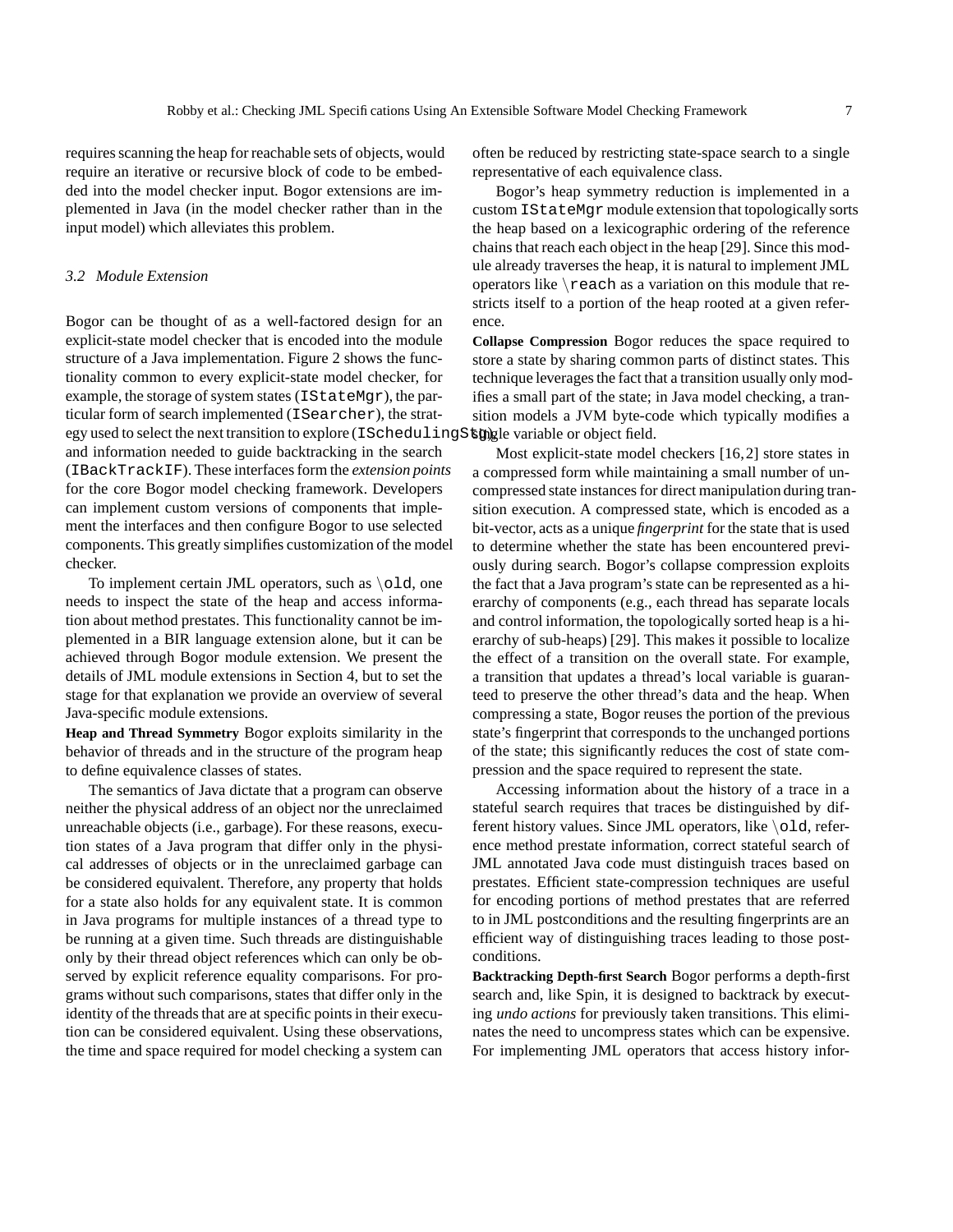mation, such as  $\cdot$   $\circ$  1d, it has the negative consequence of not allowing access to the values of a state given its fingerprint. In Section 4, we describe how a custom version of the backtracking module is used to walk back through the transitions in a method body to construct the portion of the prestate that is referenced in the postcondition by an  $\cdot$ old expression.

**Partial Order Reductions** Bogor minimizes the set of paths that need to be explored in the state-space during model checking. Classical partial order reductions (POR) (e.g., [5]) leverage the *independence* of transitions to induce equivalence classes of paths such that it is sufficient to explore a single path from each class. Intuitively, a pair of transitions are independent if the execution of one transition cannot influence the execution of the other. Existing implementations of partial-order reductions (e.g., SPIN) use efficient techniques for safely approximating the set of independent transitions. For example, transitions that access only thread-local variables cannot influence transitions in other threads and can therefore be classified as independent of all other transitions by a simple syntactic analysis.

For multi-threaded Java programs, we leverage the structure of the Java heap and Java synchronization idioms to infer more precise information about transition independence [6]. For example, transitions that access *thread-local* objects (i.e., objects that are reachable from a single thread) are independent because no transition in another thread can possibly access such an object (until the object becomes shared). Transitions that operate on a *properly locked* object (e.g, where the set of locks held by each thread when accessing the object always contains at least one common lock) are also independent as are operations on *read-only* objects. An additional feature of Bogor's POR implementation is that it biases the search to coalesce transitions in a method into a consecutive run of transitions. By doing this, the model checker is able to defer state-storage until the end of the run of independent transitions effectively implementing on-the-fly detection of *atomic blocks* of transitions.

The combination of partial order reduction techniques in Bogor yields orders of magnitude reduction in the space and time required for model checking nearly all of the Java programs we have encountered. Furthermore these reductions prove very useful when checking JML specifications. If an entire method execution can be treated as an atomic block, then even if the postcondition of that method accesses all of the prestate of the method there is no additional statestorage required. In such situations, the overhead of complex JML operators such as \old can be completely eliminated by state-of-the-art POR implementations.

# **4 Checking JML Specifications with Bogor**

#### *4.1 Implementation Strategy*

All existing JML checking tools of which we are aware of employ a two-phase implementation strategy. In the first phase, JML specifications along with the associated Java code are translated to a lower-level representation.In the second phase, the lower-level representations are checked using the corresponding verification technologies.

It is important to note that a significant portion of the effort in implementing JML checking is associated with the translation phase. Implementation of the translation phase is non-trivial, since it is this phase that captures JML semantics of specifications associated with class inheritance, method overriding, etc. [20]. For example, the "effective precondition" (i.e., the condition that should actually be checked as compared to the one that is written in JML comments) of a method that overrides previously defined methods, is a combination of all the preconditions listed in the current method conjoined with all preconditions defined in the method of the same signature above the present one in the inheritance hierarchy. Specifications for implemented interfaces must also be taken into account (e.g., by combining the pre/postconditions declared on methods in interfaces with the pre/postconditions of the implementing methods). In addition, since invariants are checked at method entry/exit, invariants are conjoined with pre/postconditions to form the effective pre/postconditions.

To avoid much of the effort in implementing appropriate pre/postconditions in the translation phase described above, we have chosen to reuse part of the (jmlc) JML run-time checker infrastructure developed by Cheon and Leavens [4]. jmlc translates Java source code annotated with JML specifications into byte-code that includes run-time assertions that encode the specifications. For our Bogor JML checking infrastructure, we are in the process of modifying the JML translation module of the jmlc compiler to target BIR plus the BIR language extensions that we introduce in the remainder of this section to support specific JML constructs  $<sup>1</sup>$ . This</sup> Java/JML translation results in a representation in which BIR code that realizes system semantics and BIR code that realizes program specifications are integrated into a single model. This combination of system and specification representations occurs not only in jmlc, where Java byte code represents both system behavior and assertions representing specifications, but also in theorem-proving-based JML tools such as

 $1$  The specifications used in this paper were translated manually according to the approach taken by jmlc, for evaluation purposes, in Section 5.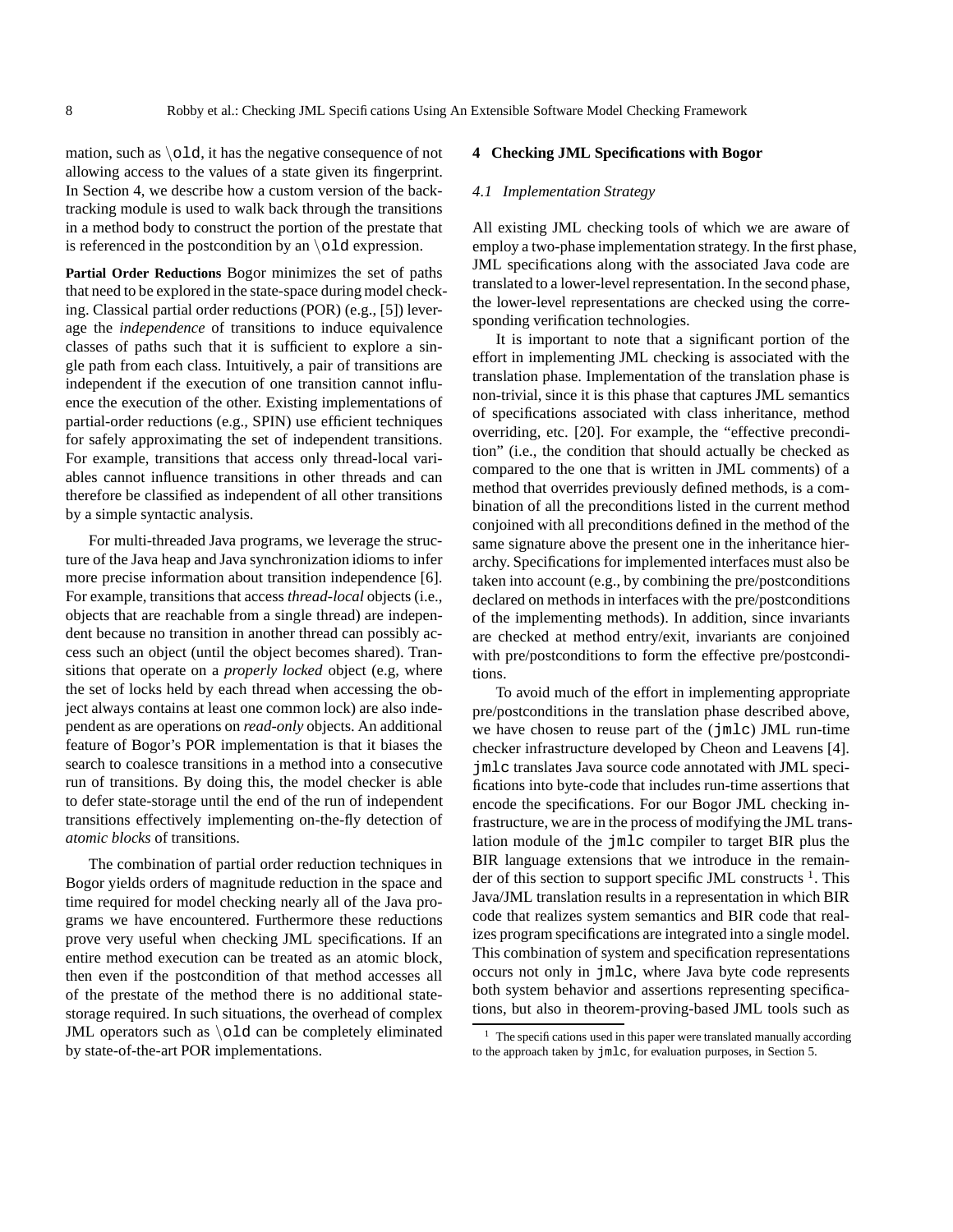ESC-Java [10] and LOOP [38], where logic formulas represent both system behavior and specifications.

In a representation that combines system and specifications using an executable representation like BIR or byte code, one may have concerns that execution of code representing system behavior may interfere with the execution of code representing specifications. When multi-threaded programs are considered, this is actually a problem in runtime-monitoring approaches like jmlc as we explain in greater detail below. Thus, one might imagine an approach for checking JML with a model checking engine in which specifications are not inserted directly into the system BIR, but instead simple *triggering* events are inserted that cause the checking of specifications stored separately from the system BIR (i.e., stop the state-space exploration, check the specifications, and resume). In fact, Bogor conceptually achieves this form of separation due to the fact that all system execution is suspended (i.e., not considered for scheduling) when specifications are being executed. Moreover, as we explain in Section 4.10, Bogor checks that specifications are *pure* in the sense that their evaluation does not produce any visible changes to the state. Thus, evaluation of the BIR representing specifications will not interfere with the current state to be used in evaluating the BIR representing the system.

The key to our implementation strategy is that Bogor is, in essence, an extensible interpreter in which rich verification primitives (e.g., quantification over heap structures) can be implemented directly using Bogor's modeling language extension primitives and in which direct control over action execution (e.g., scheduling of thread actions) can be obtained using Bogor's pluggable state-space exploration engine modules. To emphasize this point, below we summarize the principles of our implementation strategy in which the flexibility of Bogor is used to implement the verification of a rich subset of the JML language. In particular, we seek to draw contrasts with the checking approach of jmlc which most closely matchesthe architecture of our model-checking-based solution. The contrasts that we draw with  $jmlc$  stem from the fact that Bogor provides significant flexibility in terms of *granularity* of actions as well as *control* over when those actions are scheduled for evaluation in relationship to actions from other threads. The rest of Section 4 presents a detailed discussed of how these principles were applied for particular JML constructs.

**Rich verification primitives:** jmlc must represent all verification requirements as regular Java bytecode which has a *fixed granularity*. With Bogor, we add primitives to the modeling language to directly represent almost all JML constructs such as quantifications, \reach, \old, etc. Many

of these constructs are difficult to represent using Java bytecode/assertions. For example, the general form of universal quantification in jmlc involves instrumenting the Java code to build extra data structures that hold references to all allocated objects of a particular type. This is difficult to support without modifying the Java Virtual Machine. Realizing the semantics of these constructs inside the Bogor execution engine itself instead of in the interpreted language also reduces the *interpretive overhead* associated with executing these statements.

**Direct access to underlying data structures representing the heap:** When one adds extensions to Bogor's modeling language, the semantics of extensions is implemented by plugging in code to the Bogor interpretive engine. This code has full access to Bogor's internal representations, including its representation of the heap. Thus, constructs such as universal quantification and \reach are easily implemented by walking over the Bogor representation of the current state.

**Direct access to state history:** The semantics of \old in which the state of all objects reachable from the argument of \old must be preserved is virtually impossible to implement using only bytecode/assertions without modifying the Java Virtual Machine (e.g., not all Java classes are cloneable, comparison between cloned objects is problematic due to mismatches in reference values, etc.). Since Bogor stores history information, the task of implementing \old in Bogor is made easier by calling the state history management facilities in Bogor to re-create relevant portions of a method's prestate.

**Control of interleaving:** In the presence of concurrency, it is difficult to apply the jmlc approach to implementing checking of JML pre/post conditions or invariants using bytecode/assertions since, conceptually, evaluations of these expressions should happen in a single atomic step. One might imagine using Java's locking mechanism to avoid interference associated with interleaving of other thread actions during the actions of specification checks. However, there are a number of problems with locking individual objects occurring in the expressions (e.g, undesirable interference can still occur unless all the objects are locked in a single step). In Bogor, since extension implementations have complete control of the Bogor scheduler, other threads can simply be suspended during the evaluation of a specification expression – which effectively allows the expression to be evaluated in a single atomic step in relation to other thread actions. Furthermore, it is the direct control of interleaving that allows the model checking engine to explore all possible schedules for the program – unlike the relatively low coverage of concurrent interleavings obtained by run-time monitoring.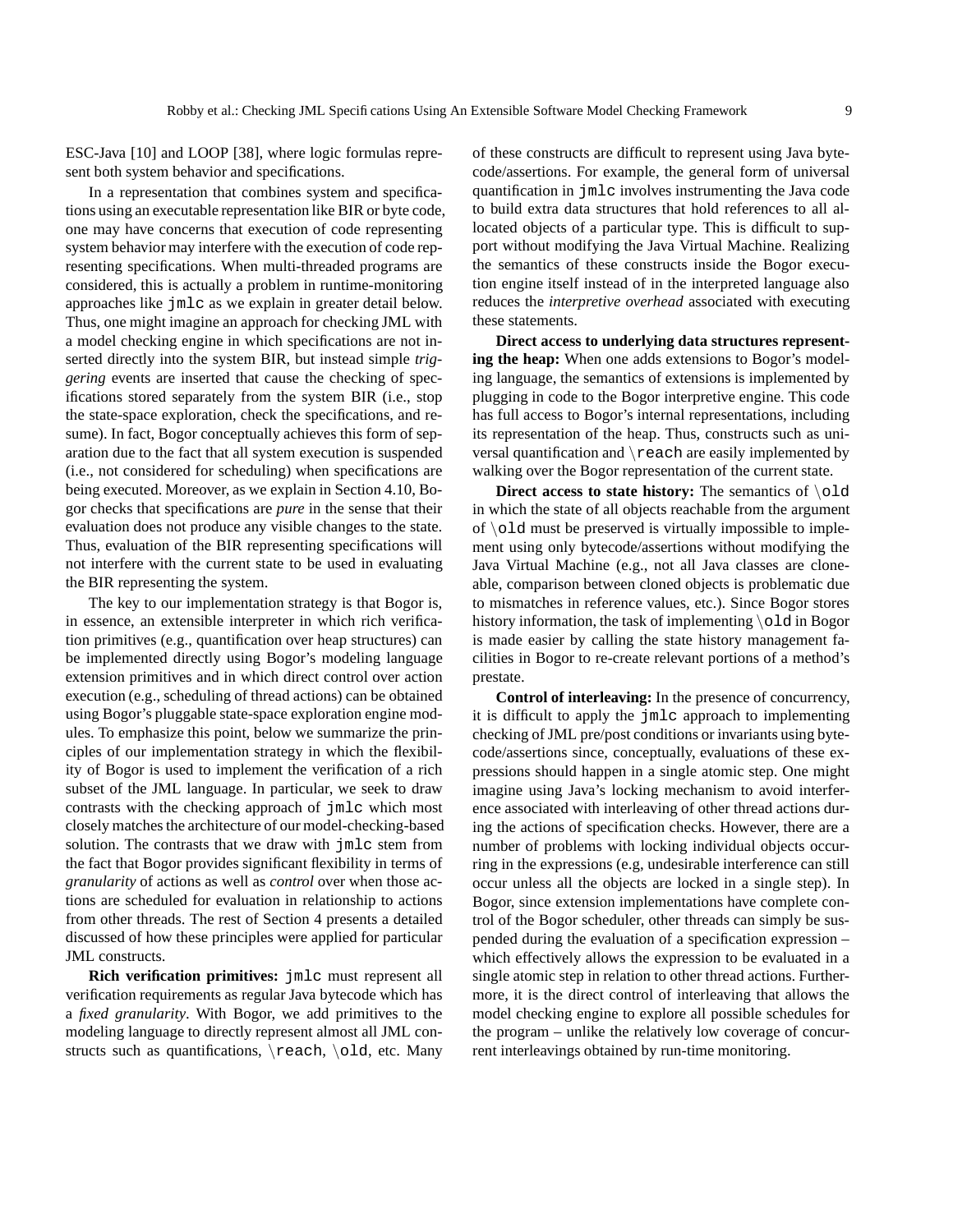# *4.2 Translating JML to BIR*

In this section, we explain the details of how JML annotations are translated to BIR. Space constraints only allow a brief overview of the translation. We refer the reader to [33] for complete JML-annotated source and the BIR code that results from the translation for all the examples listed in the experimental studies of Section 5.

Figure 4 shows the translation to BIR code of the method refactoredExtract() of the linked queue program in Figure 1. The Java program is translated by a tool called J2B (Java to BIR) and it is equivalent, instruction by instruction, to the original program, that is, there is no abstraction involved. We will be using this figure throughout the next sections to describe the implementation of several JML features. Figure 4 displays only the specification code. These are the instructions that are added to the generated BIR code to check JML specifications; the instructions corresponding to the body of the method have been elided.

Most of the JML annotations are translated to BIR assertions. Some others are translated to specific operators that have been added as BIR extensions that realize the JML checking algorithm. The assertions are normally inserted in every method's pre and poststate, because these are, according to JML definition, the visible states.

To ensure proper behavior, assertions that correspond to the same group of checks in the method (e.g. corresponding to a postcondition, an invariant, etc.) are all grouped together in a single atomic block. This ensures that the execution of specification assertions is totally invisible and separated from the actual system code and does not interfere with the underlying model. This is true because no system instructions are executed while a JML specification is checked and because JML checks leave the system in the same state as it was before the check was performed. For example, we can see in Figure 4 how all the checks for the precondition and invariants have been grouped in a single location: locSpec1.

Further details about the verification code in Figure 4, with their relationship to the corresponding JML annotations, will be given throughout the remaining subsections  $(4.3 \text{ to}$ 4.4).

# *4.3 Lightweight versus Heavyweight Specifications*

As explained in Section 2, JML provides two different styles of specifications, based on their thoroughness: lightweight and heavyweight specifications. Our framework checks both types of specification in a straightforward manner because most specifications are translated to simple assertions (with the exception of invariants as described in Section 4.7). Lightweight specifications, which are already assertions, are simply inserted in the appropriate position in the BIR code, whereas the heavyweight specifications, which are usually much more complex since they involve multiple behavior clauses, are translated to a sequence of assertions in the BIR code.

# *4.4 Logic Operations*

In this section, we discuss how logic operations are handled in Bogor. The conventional logic operators of conjunction  $(\&\&)$ , disjunction (||), negation (!), etc., are built in as part of BIR syntax. However, JML has facilities to define both universal and existential quantification.

The universal quantification expression  $\frac{\text{total}(\tau X; \dots)$  $R(X)$ ;  $C(X)$ ) holds true when  $C(X)$  is satisfied by all values of quantified variables  $X = x_1, \ldots, x_n$  of type  $\tau$  that satisfy the range predicate  $R(X)$ . Bogor supports bounded (finite) quantifications over integer types and quantifications over reference types. Quantifications over reference types are implemented by collecting the set of reachable  $\tau$  objects from all global variables and threads.

The existential quantification expression  $\exists x : f \in X;$  $R(X)$ ;  $C(X)$ ) holds true if  $C(X)$  is satisfied by some values of quantified variables  $X = x_1, \ldots, x_n$  of type  $\tau$  that satisfy the range predicate  $R(X)$ . This quantification is supported similarly as  $\forall$  for all – values of the associated domain are considered in sequence until a value is found that satisfies  $C(X)$ .

# *4.5 Heap Object Operations*

JML provides a rich set of operators that allow the manipulation of objects stored in the heap. Bogor maintains an explicit representation of the heap and its contents. Therefore, implementing these operators in Bogor is done by an inspection of the heap representation. In the following paragraphs, we explain some of these JML operators and how they have been easily implemented in Bogor.

 $\text{real}(e)$  gives the objects reachable by following reference chains originating from e. JML also includes variants of \reach that filter the objects based on their types and field navigations [20]. The basic notion of heap reachability is used extensively in Bogor for partial-order reductions and thread symmetry reduction as described in Section 3. Given this existing functionality in Bogor,  $\operatorname{reach}(e)$  is easily evaluated by calling the appropriate Bogor libraries. The last as-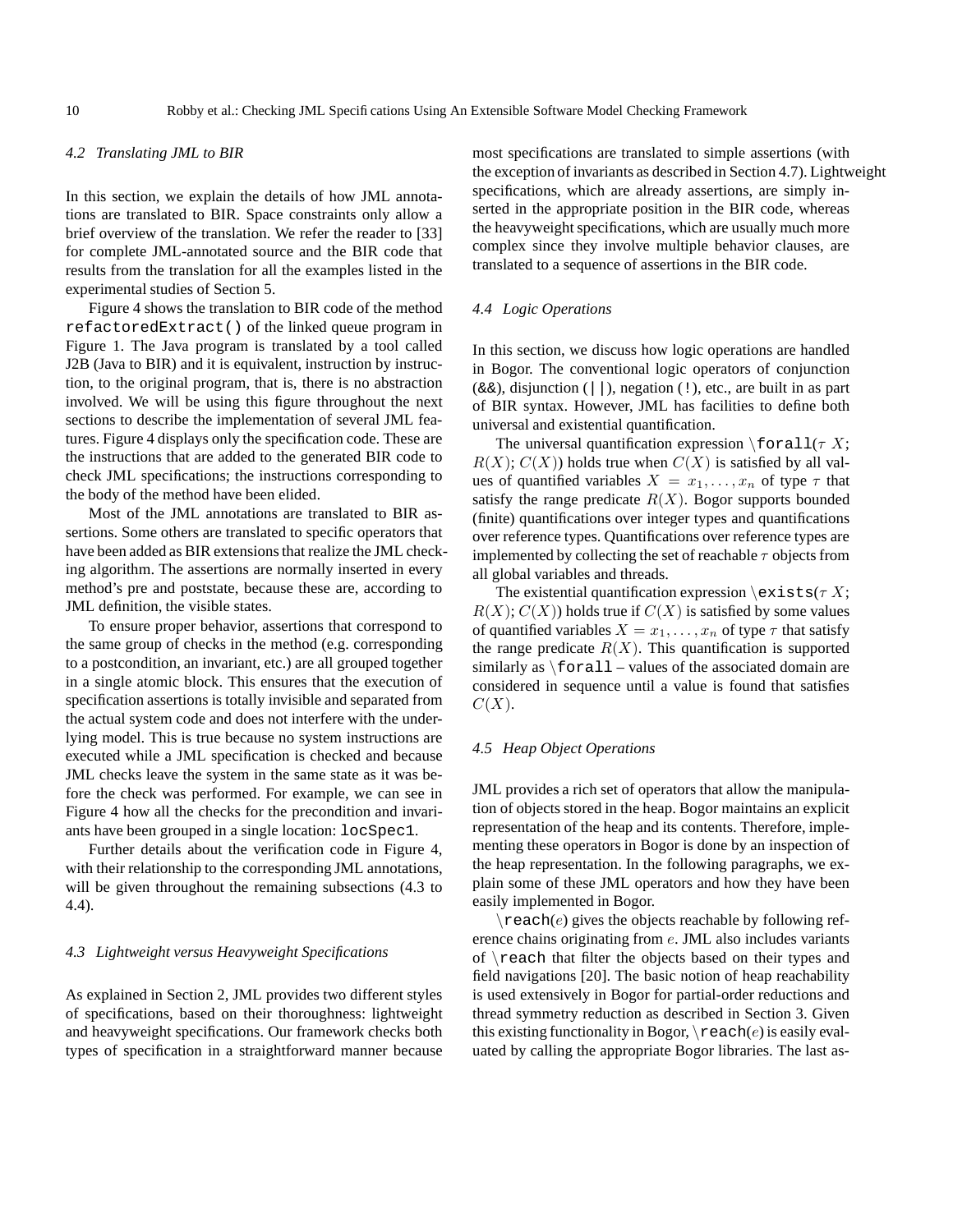```
function {|linkedqueue.LinkedQueue .refactoredExtract()|}((|linkedqueue.LinkedQueue|) [|r0|])<br>returns (|java.lang.Object|) {
           (| java . lang . Object | \big) | \big[ | \rceil 1 \big]; | \big| linkedqueue . LinkedNode | \big) | \rceil 1 \rceil;
           (|linkedqueue.LinkedNode|) [| r2 | ]; Set.type <(| java.lang. Object|) > spec1;
           int collapsedState;
     loc locSpec0 :
       do inv i s ibl e { /∗ nothing ∗/ } goto locSpec1 ;
     loc locSpec1
        do inv i s ibl e {
          collansedState :=State . getCollapsedState <(|linkedqueue . LinkedNode|) >([|r0|] ./| linkedqueue . LinkedQueue . head |\);
           // Invariants
          assert ([ | r0 | ]./| linkedqueue. LinkedQueue. head | \ | = null ;
           assert ( [ | r0 | ] . / | linkedqueue . LinkedQueue . l a s t | \ ! = null ) ;
           assert ( [ | r0 | ] . / | linkedqueue . LinkedQueue . putLock | \ ! = null ) ;
          assert ([ \cdot | r0 ]. / | linkedqueue . LinkedQueue . waitingForTake |\rangle >= 0);
          assert ( Set . contains <(| java . lang . Object |) >( State . reachSet <(| java . lang . Object |) >([| r0 | ]
                    ./| linkedqueue .LinkedQueue .head |\rangle, [| r0 | ] ./ | linkedqueue .LinkedQueue .last |\rangle);
          / / Checking of Frame Conditions
          State . enterAssignable();
           State . addAssignable <(|linkedqueue . LinkedNode|) >([| r0 |]. /| linkedqueue . LinkedQueue . head |\);<br>State . addAssignable <(|java . lang . Object |) >([| r0 |]. /| linkedqueue . LinkedQueue . head |\
             ./| linkedqueue.LinkedNode.next|\./| linkedqueue.LinkedNode.value|\);
           // First method's instruction ...
           [ | r1 | ] := null;} goto loc7 ;
                            . . . // Instructions corresponding to the body of the method
     loc locSpec5 :
        do inv i s ibl e {
           // Last method's instruction
          [ | r0 | ]./| linkedqueue. LinkedQueue. head | \setminus | = [ | r2 | ];
           // End of Frame Conditions Check
          State.exitAssignable();
           // postcondition
          spec1 := State.preVal<Set.type <(|java.lang.Object|)>>
                      (S)tate . reachSet \langle | java . lang . Object | \rangle > ([| r0 |] . / | linkedqueue . LinkedQueue . head |\setminus\rangle,
                       State . getCurrentThreadId ());
          assert ([|r1|] == null || Set.exists2Context <(|java.lang.Object|), (|java.lang.Object|),
                                                                    Set . type <(| java . lang . Object|)>
                                           ( specFun1 , spec1 , [ | r1 | ] , State . reachSet <(| java . lang . Object|)>
                                            (| | r0 | ] . / | linkedqueue . LinkedQueue . head | \langle ) ) ;
          // Invariants
          assert ([ | r0 | ]./|linkedqueue.LinkedQueue.head | \ != null );
          assert (| \mid r0 \mid )./ | linkedqueue. LinkedQueue. last |\n\big| != null);
          assert (\overrightarrow{[} \mid r0 \mid ]./\overrightarrow{ }linkedqueue . LinkedQueue . putLock | \setminus | = null );
          assert (| \cdot | r0 | ] . / | linkedqueue . LinkedQueue . waitingForTake | \ > = 0);
          assert (Set. contains <(|java.lang. Object|)>
                   (State \cdot reachSet \leq (|java \cdot lang \cdot Object|) > ([|r0 |] \cdot / |linkedqueue \cdot LinkedQueue \cdot head|),[ | r0 | ] . / | linkedqueue . LinkedQueue . last | \rangle );
        } goto loc13 ;
     loc loc13 :
       do { /∗ nothing ∗/ } return [ | r1 | ] ;
}
fun specFun1((| java.lang. Object|) n, (| java.lang. Object|) r,
   Set . type <(| java . lang . Object |) > s ) returns boolean =
          n instanceof (| linkedqueue . LinkedNode | ) ?
                (( ( linkedqueue . LinkedNode |) n )/ | linkedqueue . LinkedNode . value |\rangle == r &&
                                                                   ! ( Set . contains <(| java . lang . Object |) >(s , n ) ) : false ;
```
**Fig. 4.** Specification check code for method refactoredExtract() of the Linked Queue example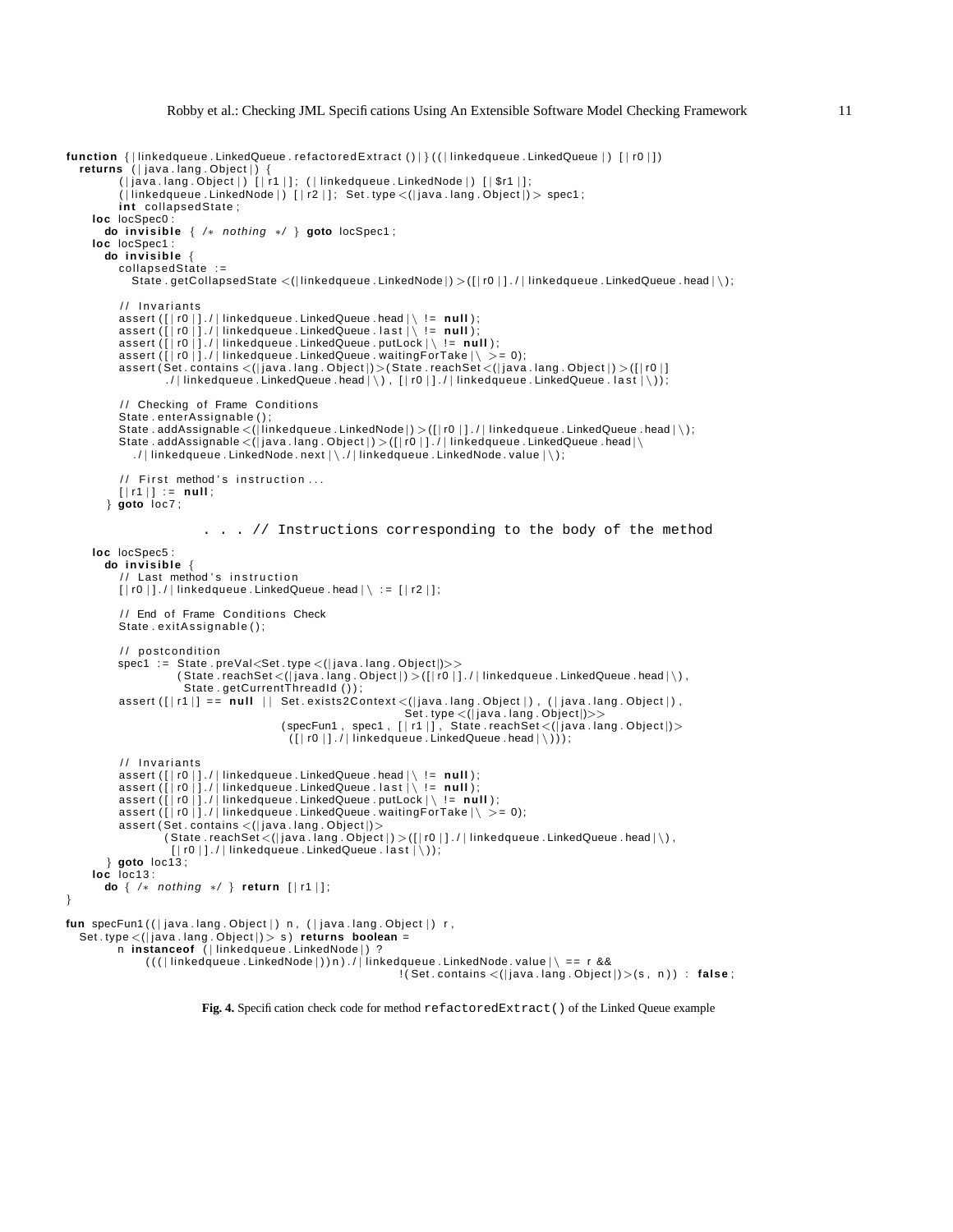sertion at locSpec5 in Figure 4 illustrates how those library routines are exposed as BIR extensions.

\lockset gives all the objects locked by the current thread. The notion of lock set is already used in Bogor's partial order reductions as well, and just as with  $\$ reach, it can be implemented by calling the existing Bogor libraries.

#### *4.6 Checking Pre and Postconditions*

The JML constructs requires, ensures and signals are used to specify preconditions, normal postconditions, and exceptional postconditions, respectively. Normal postconditions are checked on method exits caused by executing a return bytecode in Java, and exceptional postconditions are checked on exits caused by an uncaught exception. As described earlier, we check preconditions for a thread  $t$  entering a method  $m$  when t's program counter (PC) is at the first bytecode instruction of m. The Bogor representation of the precondition is wrapped together with the representation of the first bytecode of the method in a Bogor atomic block, which guarantees that no interleaving can occur from the start of the checking until after the completion of the first byte code. This is illustrated in location locSpec1 of Figure 4: all the assertions to check the precondition and class invariants are grouped in the same location, together with the first method's instruction. As mentioned earlier, all instructions in the same location are executed atomically without any interleaving.

For normal postconditions, the following instructions are grouped in a Bogor atomic block: the return expression (if it exists) is evaluated and the resulting value is assigned to a temporary variable, the postcondition is evaluated (occurrences of \result yield the value held in the temporary variable), and the return control action is executed. Without this encoding (e.g., [4]), spurious errors might be reported, for example, if a put call is interleaved after a call to isEmpty (in Figure 1) returns true, but before the postcondition. For exceptional postconditions, we take advantage of Bogor's builtin exception tables(following the same structure as Java bytecode). In a single atomic block in the exception handler, the exception is caught, assertion is checked, and then the exception is re-thrown. Figure 4 does not show the check of exceptional conditions, but it does show at location locSpec5, how the last instruction of the method is aggregated with the checking of the postcondition.

# *4.7 Checking Invariants*

A JML invariant is checked in "visible states" as described in Section 2. Note that this means that the notion of invariant in JML is relaxed with respect to the notion of invariant used in model checking and other formal methods where invariants are required to hold in *every* state. Also, in JML at every visible state the invariant for *all* the objects present in the heap are checked; this can be very expensive. We make the observation that given modern programming practice most methods will only modify a very small portion of the program heap. Therefore, a naive enforcement of JML invariants would waste considerable effort in checking invariants on objects that have not changed their state.

Based on this observation, our framework reduces the number of objects on which invariants are checked at visible states, such that only instances of class  $C$  are checked at the visible states of methods belonging to  $C$ . This is problematic only for classes that have public fields that are written directly by methods defined in other classes. Conceptually, we address this problem by treating public field writes as calls to implicit set methods and we extend Bogor to trigger invariant checking at points that correspond to the visible states of those calls.

Figure 4 illustrates this approach using the invariants for the method refactoredExtract(). We recall from Figure 1 the assignable clause for this method:

//@ assignable head, head.next.value;

head is a local field, and value is a field of the object returned from head.next, which is of type LinkedNode, which is a class that has no invariants. Hence, in this method we only check the invariants of the class LinkedQueue. The corresponding invariant checks can be seen in Figure 4 at locations locSpec1 and locSpec5. Note that invariant checks are inserted at the beginning and at the end of the method. The check for the first three invariants is straightforward: just an assertion with the corresponding boolean expression. The last assertion, however, which corresponds to the invariant:

 $//@instance \text{ } invariant \ \text{ } \ \text{ } head). \ \text{ } has (last);$ 

is more interesting because it involves a complex heap manipulation operator ( $\text{real}$ ). This is a structural consistency property and states that the bottom of the list is always reachable from the head of the list (remember that this is a linked list).

# *4.8 Checking Postconditions Involving* \old *and* \fresh *Operators*

When the construct  $\text{old}(e)$  appears in the postcondition of a method  $m$ , it yields the value of the expression  $e$  evaluated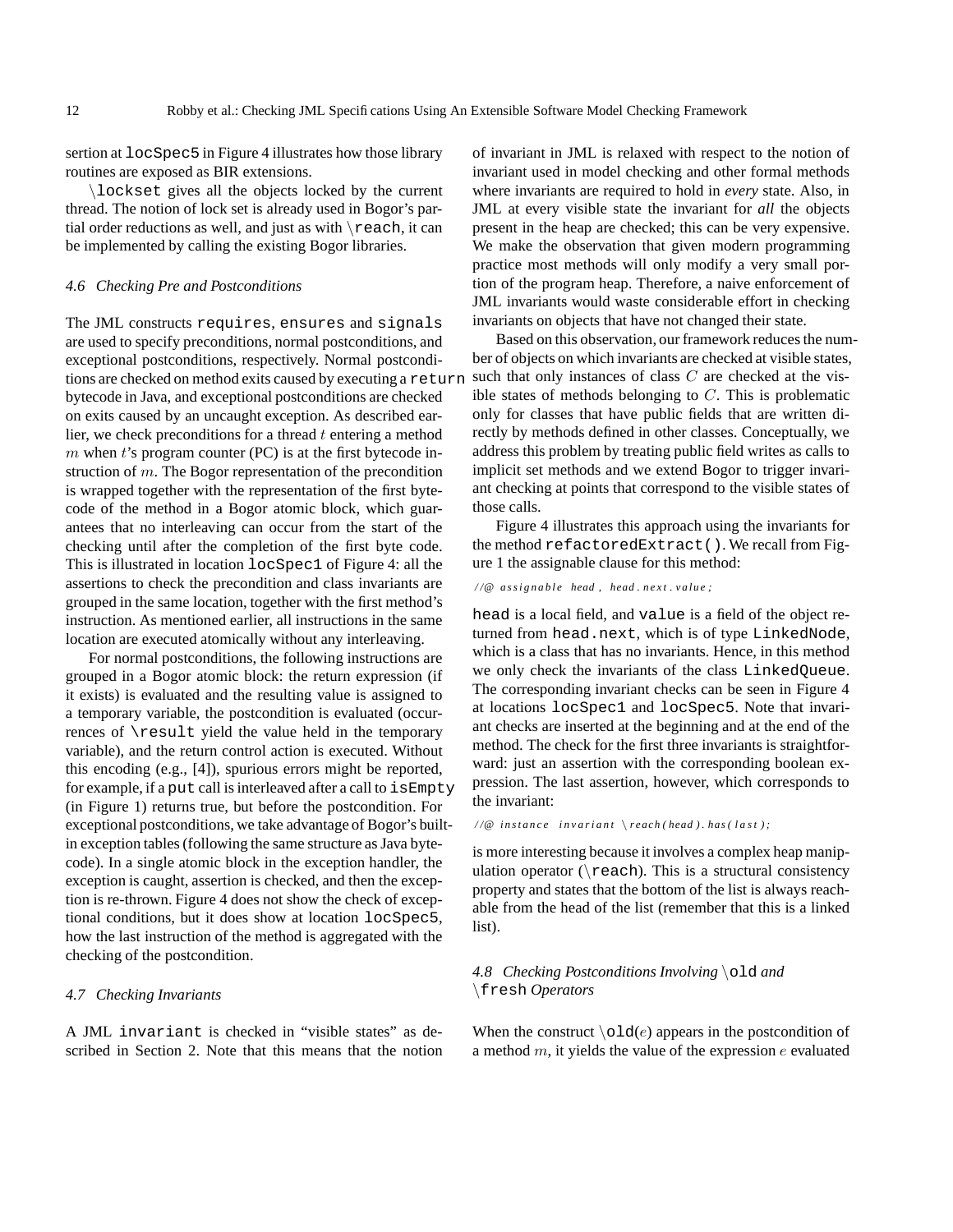in the prestate of  $m$ . We will discuss the evaluation of this construct in detail; the issues encountered are representative of the interesting challenges that one faces when trying to implement the semantics of a number of JML constructs. In run-time monitoring, one strategy for providing some level of checking for an \old construct appearing in a postcondition  $p$  of a method  $m$  is to: (a) store the value of  $e$  in a special local variable  $v_e$  when entering m, and then, (b) replace  $\setminus$ old(e) with  $v_e$  in p [4]. When the expression e includes object references, this approach can require storage of all heap data reachable from  $e$  in the prestate, and this could well be a substantial portion of the prestate heap.

In a concurrent setting, an additional complication arises since there can be *multiple* prestates associated with a particular poststate of  $m$ . For example, when a thread  $t$  is ready to execute method  $m$ , but before  $t$  enters  $m$ , one or more actions from other threads may be interleaved — yielding a succession of states where entrance of  $t$  into  $m$  could occur from any one of these. While achieving coverage of all of these interleavings is problematic for run-time monitoring, a model checker explores all interleavings of threads, thus, it can naturally check a postcondition with respect to all associated prestates.

Since an explicit-state model checker such as Bogor stores all states, one might think that when arriving at an instance of  $\cdot$ old in a postcondition, we can simply retrieve the appropriate prestate from the model checker's depth-first-stack of visited states to evaluate the \old expression. However, we explain in detail below that it is necessary to store additional information of the method's prestate during its execution to ensure that postconditions are evaluated for all appropriate states. Without storing additional information about the prestate to appropriately distinguish method execution states with different values of  $\cdot$ old, some contexts in which the postcondition must be checked might be missed because the model checker may end up hitting a state stored in the model checker's seen-before-set of states (and thus backtrack) before it reaches the points of a method where postconditions are checked (and this may happen even though the prestates are different).

Figure 5 presents an example to illustrate this issue. The figure gives a fragment of Java with a simple postcondition and the state-space constructed by Bogor using a depth-first search state exploration with two instances of the Race thread. For simplicity, the state is illustrated by a state vector containing four integers: (1) the value of the static variable  $x$ , (2) the PC of the main thread, (3) the PC of the first instance of Race, and (4) the PC of the second instance of Race. We denote the PC of threads at  $loc X$  as the integer X. The first



**Fig. 5.** Race Example and its DFS state-space

location of the main thread is loc0. We use • to denote the PC of a thread that has died or has not been created yet. For transitions between state vectors, a straight arrow denotes an atomic step in the model checker, and a dotted arrow denotes an atomic step that causes the model checker to backtrack because it has seen the destination state (i.e., the destination state is stored in the model checker's seen-before-set).

To reduce the state-space of the example, we use the thread symmetry and partial-order reduction techniques described in Section 3. Thread symmetry causes, for example, the state  $\langle 0, \bullet, 1, 2 \rangle$  to be considered equivalent to the state  $\langle 0, \bullet, 2, 1 \rangle$ . Partial-order reduction causes all the transitions of the main thread to execute without any interleaving of the newly created Race instances. Note that the reductions do not affect the result of checking the postcondition; the problem that we are presenting also occurs in the unreduced state-space.

In our implementation strategy for checking postconditions, the execution of a return statement is aggregated with the transition that checks the postcondition so that the two transitions are executed in a single atomic transition. Thus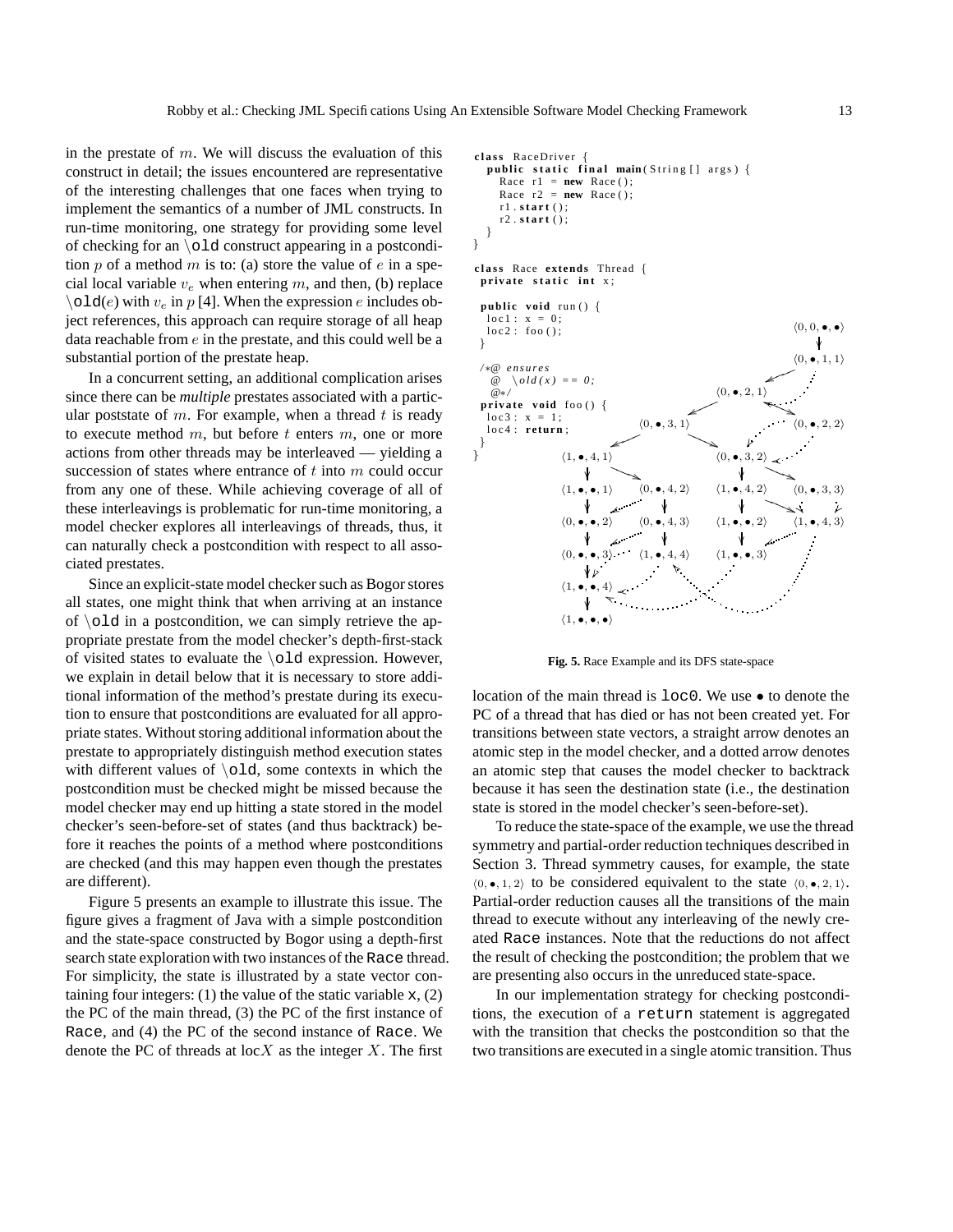in the example of Figure 5, the postcondition  $\cdot$ old(x) == 0 is checked immediately following the execution of the return reductions prevent interleaving in sequences of bytecodesthat statement at loc4.

The following trace through the state-space of Figure 5 violates the postcondition:

$$
\langle 0,0,\bullet,\bullet\rangle\rightarrow\langle 0,\bullet,1,1\rangle\rightarrow\langle 0,\bullet,2,1\rangle\rightarrow\langle 0,\bullet,3,1\rangle\rightarrow\langle 0,\bullet,3,2\rangle\rightarrow\\\langle 0,\bullet,3,3\rangle\rightarrowtail\langle 1,\bullet,4,3\rangle\rightarrowtail\langle 1,\bullet,\bullet,3\rangle\rightarrowtail\langle 1,\bullet,\bullet,4\rangle\rightarrowtail\langle 1,\bullet,\bullet,\bullet\rangle
$$

Specifically, at step  $\langle 1, \bullet, \bullet, 4 \rangle \rightarrow \langle 1, \bullet, \bullet, \bullet \rangle$  the postcondition will fail to verify because the value of x at one of the prestates of the second instance of Race (i.e.,  $\langle 1, \bullet, \bullet, 3 \rangle$ ) is non-zero. However, this violating trace is not found by the state space exploration because the atomic step  $(0, \bullet, 3, 3) \rightarrow (1, \bullet, 4, 3)$  causes Bogor to backtrack as it has already seen the state  $(1, \bullet, 4, 3)$ from a different trace. Thus, the subsequent steps (including the postcondition check) in the error trace are not encountered in the state-space exploration.

The problem here is reminiscent of issues associated with temporal logic model checking in which state information associated with the property being checked needs to be added to system state information to ensure complete checking with respect to the property being considered [5, p. 122]. We solve the problem in a similar way by identifying a portion of the prestate that can be used to distinguish identical poststates that are arrived at from different prestates; it suffices to consider the set of objects reachable from references that are visible in the prestate. This calculation can be performed efficiently in Bogor because: (1) as discussed Section 3, Bogor employs collapse compression techniques that reuse representations of objects from previous states when storing a new state, and (2) we can augment the thread state that will execute the postconditions containing  $\cdot$ old $(e)$  by a collapsed state fragment that encodes the relevant prestate objects. Conceptually, our approach is analogous to adding the collapsed prestate fragment as a local variable of the method, for example,

```
p r i v a t e void foo ( ) {
  int collapsed State = Bogor.get Collapsed State(e);
  loc 3: x = 1;10c4 : return :
}
```
where method Bogor.getCollapsedState(e)returns the unique collapsed state id of the object referred to by e (and all objects reachable from  $e$ ). Intuitively, this makes identical poststates that derive from different prestates (with respect to e) distinguishable from each other. In general, this addition to the state space might cause significant increase in checking time and space, but as our experimental evaluations in Section 5 demonstrate, this can be mitigated through the use of reduction techniques that detect and exploit atomic method

execution as determined by partial order reductions[14]. These are independent of bytecodesfrom other threads – causing the sequence of bytecodes to execute in a single atomic step. The lack of interleaving enables our POR framework to employ an additional optimization: instead of storing the intermediate states when executing an atomic bytecode sequence, we only store the final state produced at the end of the atomic sequence. For methods whose bodies consist entirely of independent actions, the atomic block runs from the precondition through the postcondition. This means that the fingerprints of the relevant prestate that would normally be recorded are never stored in a state since they are consumed in the postcondition before a state is stored at the end of the atomic block.

Now let us describe how the concept above is actually implemented at the BIR level. The post condition of refactoredExtract() from Figure 1 is:

```
//@ ensures \result == null || (\exists LinkedNode n;
/ /@ \o l d (\ r each ( head ) ) . has ( n ) ;
                         \overline{a}. \overline{v} alue \overline{a} = \overline{v} \overline{r} result
/ /@ && !(\ r each ( head ) . has ( n ) ) ) ;
```
The second condition in the disjunct makes a reference to the prestate value of all the objects reachable from head. Thus, we need to store, at the beginning of the method, the collapsed portion of the heap that is relevant for this property — in this case, the portion of the heap reachable from head. For this, we extend BIR with a function that, given a reference, returns the collapsed encoding of the heap reachable from the reference argument. Figure 4 illustrates the use of this extension function in the first instruction of location locSpec1 to store the collapsed heap ID in the local variable collapsedState.

We now turn to the issue of how to evaluate the arguments of \old constructs when evaluating postconditions. We have described above how we save the *collapsed* (i.e., optimized, compacted) representation of \old argument values in the state vector being used to evaluate a method. One might imagine using those saved collapsed values to directly evaluate the arguments of  $\cdot$  old constructs. We avoided this approach for two reasons. First, the Bogor API for the state manager component does not provide a method mapping from a compressed state to an uncompressed state *by default* (i.e., it is not mandated by the API) to allow flexibility of usage of various kinds of loss-less and lossy compression (e.g., hashing using MD5) algorithms. Second, and most importantly, uncompressing states that have been generated by a sophisticated compression algorithm, such as our implementation of collapse compression, can be very expensive. Thus, uncom-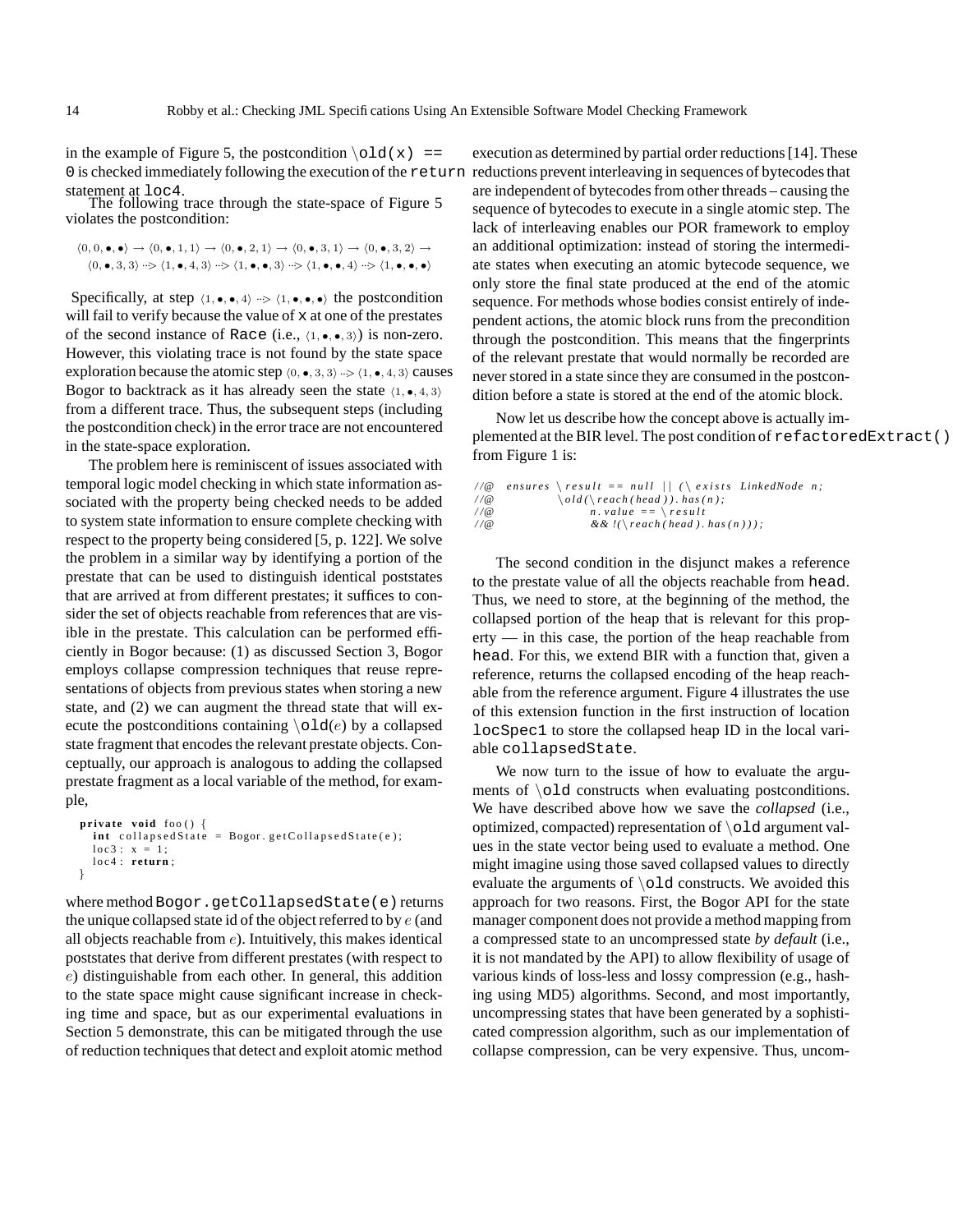pressing states is avoided so as to not further increase the cost of model checking.

Therefore, we take a different approach for retrieving the values from the prestate needed to evaluate the arguments of \old. In essence, when evaluating the postcondition, we use the existing model checker infrastructure for undo-ing state transformations to back up to a prestate, and the  $\cdot$ old arguments are evaluated in that state. We abstract the steps required for this by introducing another extension function called State.preVal whose use is illustrated in the implementation of postcondition evaluation in Figure 4. Given the representation of an expression to evaluate, State.preVal calculates the prestate value by using the backtracking facilities of Bogor: starting at the poststate, it clones the state and backtracks to the prestate, evaluates the expression, and returns the result of the evaluation (and throws away the cloned and the backtracked state). This result value is stored in a temporary variable (spec1 in Figure 4) and then used subsequently in the postcondition checking.

An alternate implementation strategy would be to propagate *forward* from method entry the required uncompressed prestate values for evaluating \old in postconditions. However, a preliminary investigation of this strategy indicated that it would be more expensive because not all traces beginning from the method entry will be fully explored up to the method exit where the postcondition is checked; Bogor may backtrack earlier because it has seen the middle states. By employing the backing up strategy described above, we ensure the prestate is queried only when it is actually needed. In addition, in a multi-threaded program, Bogor may check several methods at the same time. This means that in some cases memory consumption is larger due to the forward propagation of several prestates. In the backward approach, this is always done one method at a time, on-demand basis.

JML's  $\frac{\text{Im} \ln x_1, \ldots, x_n}{\text{Im} \ln x_1, \ldots, x_n}$  operation requires that, at the poststates of a method  $m$ , variables  $x_i$  are non-null and the objects bound to  $x_i$  are not present in any of the prestates of  $m$ . For  $\frac{\text{resh}}{\text{resh}}$ , we explicitly store newly allocated object references in a method local variable to minimize the stored state information, since the number of allocated objects in a method activation is usually significantly smaller than the set of all objects in the prestate. To handle method call chains (a method calls a method that allocates an object to a reference declared fresh by the first method), we use an approach similar to the one used to check frame conditions that is described in the next sub-section: a method that declares some fresh variable, instructs the model checker to create a set (the fresh set) to keep track of newly allocated objects, and which is passed down the call chain.

# *4.9 Checking Frame Conditions: The* assignable *Clause*

The assignable  $ap_1, \ldots, ap_n$  annotation for a method m specifies that the field/variable given by the access path  $ap_i$ can be assigned during the execution of  $m$ . According to the JML definition, each access path  $ap_i$  must have the form  $x.f_1 \tcdot f_k$ , where  $f_i$  is either a field or an array access, and where  $k > 0$ ; access paths with null-prefixes are ignored.

The assignable clause is difficult to check without being overly conservative due to the presence of aliasing, and consequently many tools simply avoid this check. Since Bogor is an explicit-state model checker, its explicit representation of the heap has complete alias information. Thus, it can decide precisely whether an assignment satisfies the assignable clause. When an assignable clause is specified for an access path  $x.f_1 \ldots f_k$ , we extend Bogor so that it records that the field  $f_k$  of the object represented by  $x.f_1 \ldots f_{k-1}$  (when entering  $m$ ) may be assigned during the execution of  $m$ ; any assignment to the heap in the body of the method that has not been thusly recorded is flagged as an error.

In addition, for nested method calls, the semantics of the assignable clause requires that the sets of assignable locations of a nested method are a subset of those for any enclosing method. Again, Bogor can easily check this on-thefly since its explicit heap representation keeps precise alias information.

The mechanism for checking frame conditions with Bogor is illustrated in Figure 6. To control and monitor the assignments to any portions of the heap we needed to modify the behavior of the module that takes care of performing these assignments. This module is the IActionTaker (shown in Figure 2), which interprets BIR actions (i.e., commands). We modified this module to implement the stack-like mechanism shown in the figure.

Basically, the information about which variables can be assigned to, at any given moment, are maintained in a per thread stack data structure. Each level of the stack corresponds to the frame conditions of a specific method and the depth of the stack is the depth of the method calls chain. Every time an assignment is made, there is a check to verify that the memory location is in the stack. Only the top level is inspected because Bogor enforces the following correctness condition on the stack: the set of memory locations at any level of the stack (the memory locations that can be assigned by the method associated with the frame) must be a subset of the set of memory locations of the stack level immediately below, with the exception of the bottom level which has no restrictions. If this condition is violated for any method, an error message is re-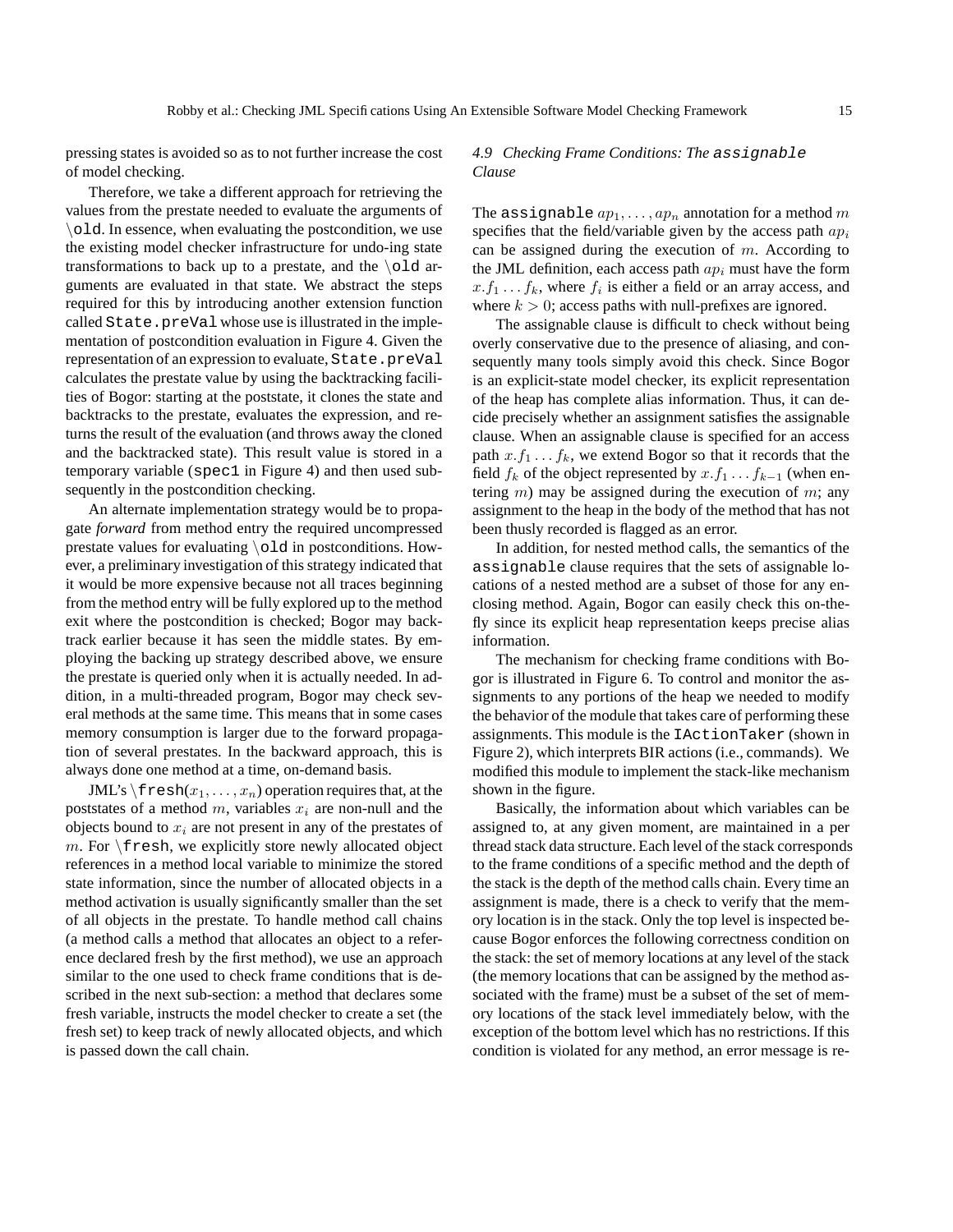

**Fig. 6.** Mechanism used to check frame conditions in Bogor.

ported. This enforces the JML restriction that a method  $m_1$ cannot call another method  $m_2$  that assigns to locations not listed in  $m_1$ 's assignable clause.

This mechanism is implemented in BIR using a set of extension operators. We can see in Figure 4 how the verification of frame conditionsis translated to BIR. First, in location locSpec4 we see the following instructions:

```
State.enterAssignable();
State . addAssignable \lt(| linkedqueue . LinkedNode |) > ( \ldots );
```
The first instruction is executed to inform to the extended IActionTaker that a new stack level must be allocated. The second instruction is used to add objects to the assignable list of this method. These instructions should be executed at the beginning of the method, before the body of the method starts executing. Finally, when the method finishes, we let the IActionTaker know that this method has finished, so the frame conditions for this method can be popped from the stack, as seen in location locSpec5:

State.exitAssignable();

At this point all the information corresponding to the frame conditions for the method are eliminated and what is left is the assignable memory locations from methods up in the method call chain. This instruction is inserted, of course, after all the method body instructions have been executed.

# *4.10 Methods in JML Expressions*

It is convenient to allow JML expressionsto invoke Java methods as "helper expressions". Semantically, this is only sound if the method does not change the observable state. The method annotation pure declares that a method  $m$  is side-effect free. The JML definition of *pure* is that m does not diverge and its assignable clause is empty. Note that this definition does not allow methods annotated as pure to synchronize on objects as this would represent a modification of an object's lock state. For example, the isEmpty method in Figure 1 cannot be declared as a pure method. However, it would be useful to consider methods such as isEmpty as pure, as discussed in [21].

To address this, we introduce the notion of *weak purity*. The intuition is that a weakly pure method can contain assignments (e.g., to local variables or newly allocated objects that do not escape the method) as long as the state observed by other threads does not change. In other words, in a context in which the method is executed without any interleaving, the poststate of the method should be identical to the prestate (modulo differences in the PC for the executing thread).

Using this definition, the isEmpty method can be considered as weakly pure. This condition can be checked in Bogor by comparing the prestates and poststates of methods as they are called. We implement and use this kind of weak purity in our framework in order to be able to call methods such as isEmpty from within JML expressions. This can be done because of the non-interfering property between the verification of the specification of a system and the execution of the system itself, described in Section 4.2. That is, even if isEmpty has temporary side effects (i.e., the lock is acquired), these effects are invisible to the system as long as the initial state is restored after isEmpty has finished execution, because no other thread is interleaved with the execution of specification checks.

# **5 Evaluation**

This section overviews the methodology and important issues that need to be considered in practical application of our framework and then provides a summary of the performance of the framework on a collection of Java programs.

# *5.1 Tool Methodology*

The exhaustive exploration of a system's state space inherent in model checking makes it difficult to scale to large systems. Many researchers believe that it is most natural to apply model checking to software units, or modules, instead of whole systems. Specifically, software model checking is often envisioned as part of a development and quality assurance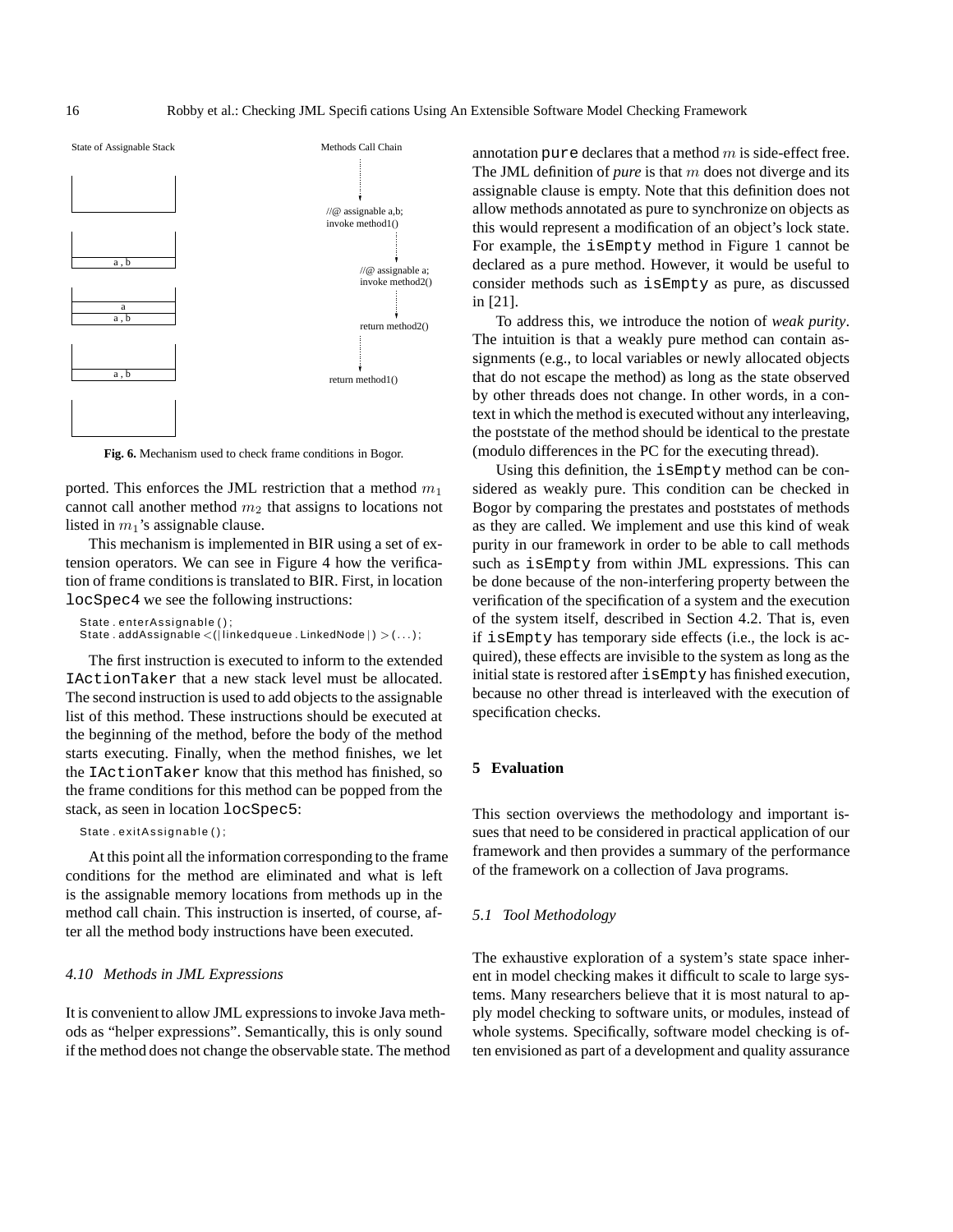methodology in which it is incorporated with *unit testing*. When model checking a software unit, one typically desires to specify/check as much of the unit's behavior as possible in the hope of detecting as many bugs as possible.

To apply model checking to software units (with or without JML specifications), a developer needs to follow an approach that is similar in many respects to the steps involved in traditional unit testing. In unit testing, one develops a *test harness* that makes method calls into the unit for specific sets of parameter values and examines the results of the method calls for invalid results (indicating failed test). When applying model checking to software modules, one must similarly use a test harness (also termed a *closing environment* or an *environment*) to drive the unit through particular execution paths. The scale and complexity of a software unit's interface may vary greatly: a unit may consist of multiple classes and interfaces that expose fields and methods through a variety of mechanisms, such as, reference, method call, inheritance and interface implementation. Consequently, a general test harness for a unit must be designed to accommodate all legal modes of external interaction. The environment will sequence those interactions to represent the behavior of program contexts in which the unit will be used in a larger piece of software.

It is important to note that for theorem-proving-basedJML checking tools like ESC/Java and LOOP, verification of a method's behavior against a JML specification proceeds, at a conceptual level, by assuming the precondition and showing that the postcondition of a method is satisfied. This ensures that method is verified against the JML specification for any context in which the method could ever be called. Thus, method preconditions(along with class invariants) effectively describe the set of program states against which method bodies will be verified, and when the tool reports that a software unit is "verified", the user can conclude that a method's postcondition will be satisfied for all method prestates that satisfy the method's precondition.

In contrast, with a model checking or run-time monitoring approach to JML verification, JML specifications for a method are not checked against all possible states that satisfy the precondition nor against all possible invocation contexts, but only for the invocation contexts and method prestates generated by the given test harness that happen to satisfy method preconditions. Thus, when the tool reports that a software unit is "verified", the user cannot conclude that a method's postcondition will be satisfied for all method prestates that satisfy the method's precondition, but only for the states generated by the given test harness and filtered by method preconditions. However, a key difference between run-time monitoring and model checking in this context is that model checking will explore all concurrent interleavings generated by the test harness whereas run-time monitoring will only explore one trace for each verification run.

Various abstraction techniques such as counterexample guided predicate abstraction refinement are often used in software model checking [1,15]. While those techniques have been applied with good success for verifying simple temporal safety properties in the context of sequential C programs with relatively little heap-allocated data, they have yet to be effectively applied in the context of concurrent software with large amounts of heap data and rich behavioral specifications such as those one typically encounters in JML-annotated Java programs. Thus, our approach to obtaining tractable state spaces focuses on *bounding* the program's behavior in various ways. This includes limiting the number of threads and size of data structures generated in test harnesses, selectively introducing representative data elements for contents of data structures, and bounding the ranges of integer variables. Of course, this type of bounding also limits the range of behaviors for which the software unit is checked. Thus, there is a delicate balance in constructing test harnesses and model bounds so that a wide range of system behaviors are checked while constructing the space, enough to yield tractable checking.

In conclusion, our JML checking approach targets developers who are interested in automated methods for finding bugs by checking rich JML specifications against program modules written in full featured multi-threaded Java where the modules being checked are of the size typically considered in unit testing. Section 6 provides a broader discussion of the trade-offs between existing approaches to checking JML specifications.

#### *5.2 Experiments*

We applied Bogor to reason about six Java programs, most of which are multi-threaded and manipulate non-trivial heapallocated data structures. Table 2 reports several measures of program size: **loc** is the number of control points in the source text, **threads** is the number of threads of control in the instance of the program, and **objects** is the maximum number of allocated objects on any program execution. All programs were annotated with JML invariants, pre/postconditions, and assignable clauses; the table highlights the challenging features used in the specifications for each program. We report the number of states visited during model checking as well as machine dependent measures, the run-time in seconds and memory in mega-bytes of RAM, for each version of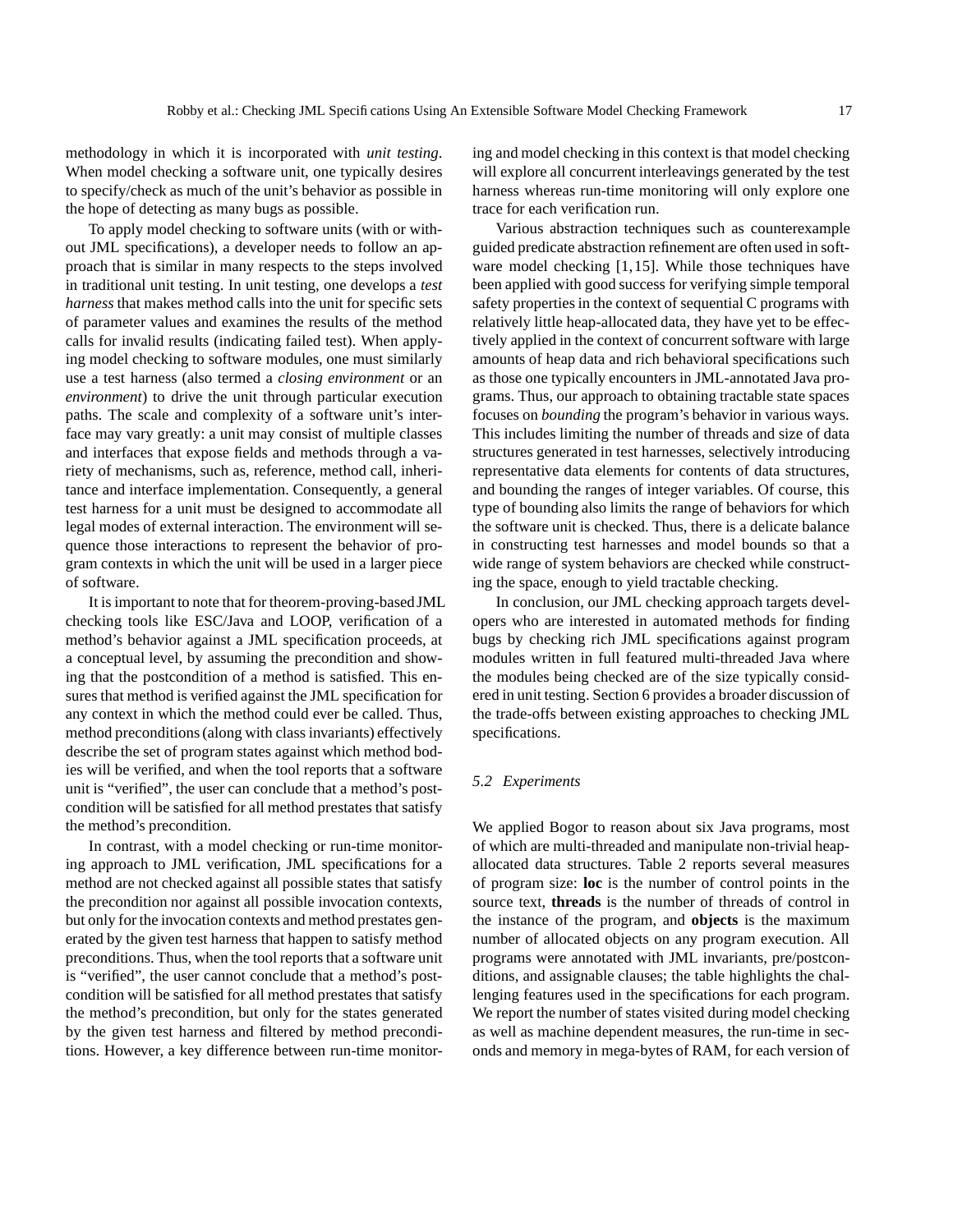| ſ<br>Program                    | POR and JML                     | POR and no JML                               | no POR and JML                 | no JML and no POR              |
|---------------------------------|---------------------------------|----------------------------------------------|--------------------------------|--------------------------------|
| BoundedBuffer[13]               | $164$ loc                       | fresh,<br>old, signals                       |                                |                                |
| 3 threads                       | 69 states                       | 69 states                                    | 2647 states                    | 2647 states                    |
| 10 objects                      | $1$ sec/0.8 MB                  | 1 sec/0.6 MB                                 | $4 \text{ sec}/1.2 \text{ MB}$ | $3 \text{ sec}/1.0 \text{ MB}$ |
| 7 threads                       | 1098 states                     | $\overline{1098}$ states                     | 1601745 states                 | 1601745 states                 |
| 18 objects                      | 26 sec/1.2 MB                   | $23 \text{ sec}/1.0 \text{ MB}$              | 8936 sec/180.2 MB              | 8458 sec/167.7 MB              |
| DiningPhilosopers[13]           | $193$ loc                       | forall, \fresh)                              |                                |                                |
| 4 threads                       | 38 states                       | $\overline{38}$ states                       | $12514$ states                 | $12514$ states                 |
| 6 objects                       | $1$ sec/ $1.1$ MB               | 1 sec/0.7 MB                                 | 27 sec/2.5 MB                  | 20 sec/2.0 MB                  |
| 6 threads                       | 1712 states                     | $1712$ states                                | 1939794 states                 | 1939794 states                 |
| 8 objects                       | 32 sec/2.3 MB                   | 24 sec/1.8 MB                                | 9571 sec/159.9 MB              | 8719 sec/157.6 MB              |
| LinkedQueue[19]                 | 228 loc                         | \old, signals,<br>fresh.<br>reach,<br>exists |                                |                                |
| 3 threads                       | 2833 states                     | $1533$ states                                | $17064$ states                 | 11594 states                   |
| 22 objects                      | $10 \text{ sec}/1.6 \text{ MB}$ | $5 \text{ sec}/1.0 \text{ MB}$               | 38 sec/3.7 MB                  | 21 sec/2.3 MB                  |
| 5 threads                       | 39050 states                    | 12807 states                                 | 1364007 states                 | 423538 states                  |
| 32 objects                      | 144 sec/5.9 MB                  | 72 sec/2.5 MB                                | 14557 sec/140.5 MB             | 2415 sec/46.4 MB               |
| RWVSN[19]                       | $227$ loc                       | old                                          |                                |                                |
| 4 threads                       | $183$ states                    | $183$ states                                 | 2621 states                    | 2255 states                    |
| 5 objects                       | $1 \text{ sec}/1.0 \text{ MB}$  | $1$ sec/ $0.8$ MB                            | $2 \text{ sec}/1.5 \text{ MB}$ | $2 \text{ sec}/1.0 \text{ MB}$ |
| 7 threads                       | 18398 states                    | $18398$ states                               | 4995560 states                 | 4204332 states                 |
| 9 objects                       | 185 sec/6.8 MB                  | 144 sec/3.0 MB                               | 34804 sec/463.7 MB             | 26153 sec/366.3 MB             |
| ReplicatedWorkers[8]            | 543 loc                         | fresh, \old, \reach\                         |                                |                                |
| 4 threads                       | $1751$ states                   | 1751 states                                  | 322016 states                  | 269593 states                  |
| 19 objects                      | 14 sec/2.1 MB                   | 13 sec/1.9 MB                                | 897 sec/29.8 MB                | 716 sec/26.6 MB                |
| 6 threads                       | $10154$ states                  | $10154$ states                               | 12347415 states                | 10016554 states                |
| 21 objects                      | 99 sec/3.3 MB                   | 92 sec/2.8 MB                                | 30191 sec/391.8 MB             | 21734 sec/282.5 MB             |
| java.util.Arrays.sort(Object[]) | $151$ loc                       | $\delta$<br>forall.<br>exists.               |                                |                                |
| 1 thread                        | $\overline{2}$ states           | 2 states                                     | $21597$ states                 | 21597 states                   |
| 502 objects                     | 82 sec/2.0 MB                   | 7 sec/1.9 MB                                 | 391 sec/49.5 MB                | 343 sec/48.8 MB                |

18 Robby et al.: Checking JML Specifications Using An Extensible Software Model Checking Framework

**Table 2.** Checking time/space for JML Annotated Java Programs

the example programs; data was gathered running Bogor under JDK 1.4.1 (32-bit mode) on a 2 GHz Opteron with maximum heap of 1 GB running Linux (64-bit mode).

In the following subsections, we give a brief description of each of the six programs used in the experiments and the driver used to perform each experiment. As mentioned before, Table 2 gives details about further configuration of the test drivers: number of threads and number of objects. We also give an overview of the kind of properties verified in each system. Source code and BIR models for all the experiments can be found in [33].

# *5.3 BoundedBuffer*

This program is an implementation of a concurrent buffer, using a fixed size array, obtained from [13]. The program has four classes: BoundedBuffer, Consumer, Producer, and ProducerConsumer.

The main class is BoundedBuffer. This class has a constructor that initializes the underlying array to the initial bound (the number of slots). The class declares two methods: deposit(Object) and fetch() which are used to insert and extract objects to/from the array, respectively. These methods are synchronized and implement a blocking policy.

The Consumer and Producer classes just implement threads that fetch and deposit objects from/to the buffer, respectively. Finally, the ProducerConsumer class just initializes several threads of each type and starts the run.

The specifications in this program are mostly located in BoundedBuffer and focus on checking frame conditions (assignable) and structural invariants, such as checking that the size of the buffer always keeps between bounds.

# *5.4 DiningPhilosophers*

This is an implementation of the dining philosophers problem obtained from [13], with just three classes: DiningServer, Philosopher, and DiningPhilosophers.

The DiningServer class can be thought of as providing the *dining table*: it provides the abstraction of the number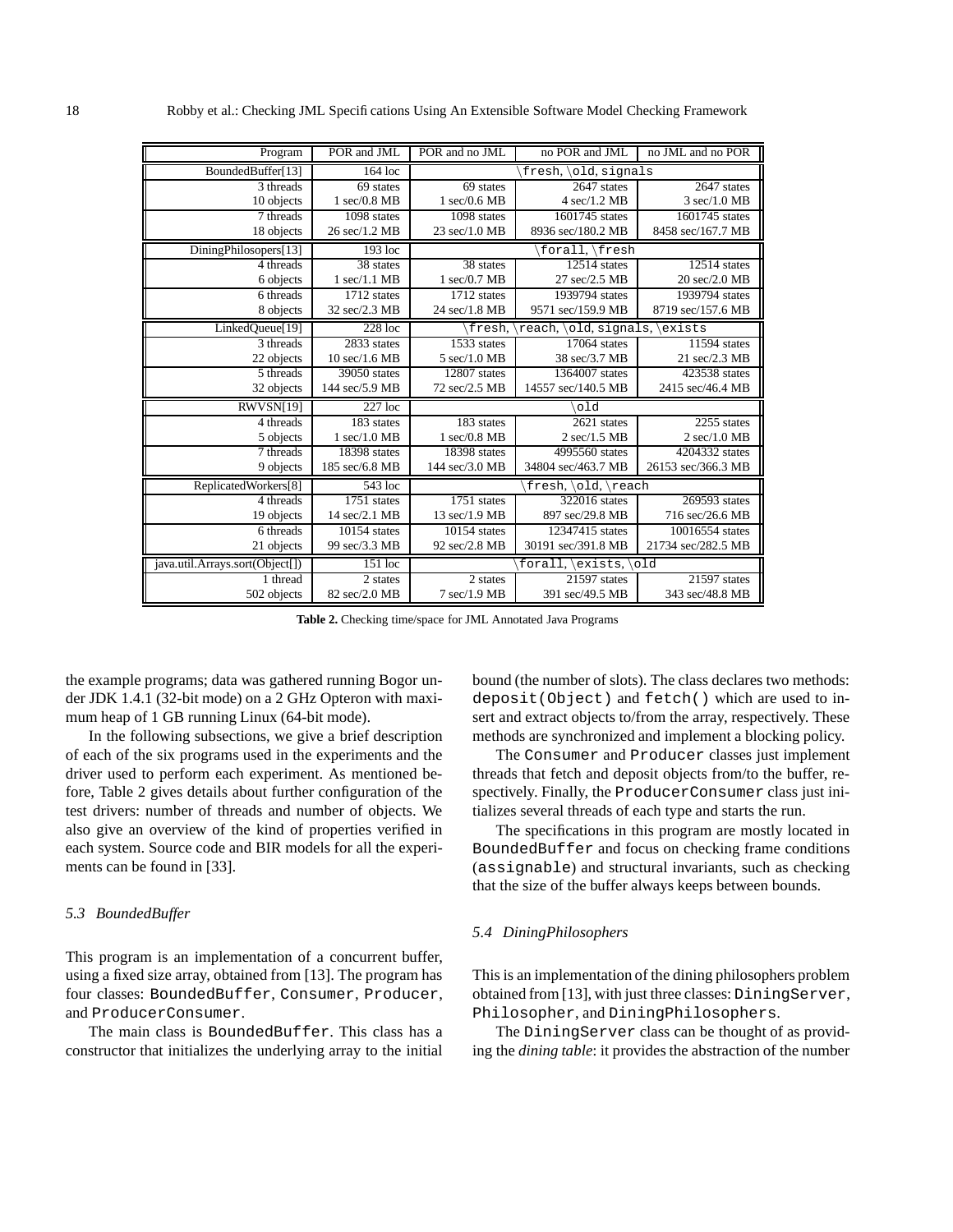of forks and keeps track of their state (held or free). It also provides functions for picking up and releasing the forks. The Philosopher class implements a thread that interacts with the server, always trying to pick up the forks, and going into a *thinking* state if it cannot do so. DiningPhilosophers is the driver class: it initializes the philosophers and starts the run.

The specifications in this program have to do mostly with correctness invariants, for example, the philosophers cannot be eating all at the same time, two adjacent philosophers cannot be eating at the same time, and in order to pick up a fork it must be free.

#### *5.5 LinkedQueue*

This program has already been described in Section 2, so we only briefly describe some other details in this section. There are three classes:LinkedQueue, LinkedNode, and LinkedQueueDriver.

The LinkedQueue class has already been explained with detail in Section 2. The class LinkedNode provides the node structure for the linked list used by the queue. Finally, the LinkedQueueDriver is the driver class: it initializes a group of threads that insert and remove elements to/from the queue, and starts the run.

# *5.6 RWVSN*

This program is an implementation of a readers-writers lock obtained from [19]. The program has four important classes: RWVSN, Reader, Writer, and RWVSNDriver.

The RWVSN class implements the readers-writers lock. Reader and Writer implement threads that try to read and write to the resource protected by the readers-writers lock, respectively. RWVSNDriver is the driver class that starts a group of reader and writer threads, on the same resource, and starts the run.

The specifications for this program include the normal global invariants for a readers-writers lock, for example, at all times there is at most one writer accessing the resource, and if there is a writer accessing the resource no readers can be accessing it.

# *5.7 ReplicatedWorkers*

This program provides an abstraction to implement a set of threads that perform a given task according to a given policy that all the threads follow (hence, replicated worker threads). This program was obtained from [8]. The program has a total of 16 classes, of which we only list the most important ones: ReplicatedWorkers, Coordinator, Worker, and BasicRWTest.

The ReplicatedWorkers class is a factory for creating, initializing, executing and terminating a parallel computation that is factored into a collection of identical subcomputations operating on partitions of data. The class Worker encapsulates the sub-computation to be performed on a data partition. The Coordinator class controls the dispatch of data partitions to worker threads and the accumulation of results returned from those threads. Finally the BasicRWTest class is a driver class that initializes a set of workers with a set of initial tasks, and starts the run. For more details we refer the reader to [8].

The specifications in this program are focused on synchronization behavior and global invariants based on the synchronization policy.

#### *5.8 java.util.Arrays.sort(Object[])*

We wanted to try the technique on a sorting algorithm, and we picked Java's array sort function which is a sequential method. Even so, it shows the kind of powerful specifications that can be written in JML.

This test has only one class: ComparableSort. This class is a driver that allocates an array with elements unsorted, and then calls the sort method on the array.

The specifications for this method include structural consistency properties on the array, such as, the element count is the same at the beginning and at the end, and the elements in the array are the same elements that the array had before the sort. There are also specifications of the sorting property: at the end, the elements are sorted in non decreasing order.

# *5.9 Discussion*

For each program version, we ran model checks for each of the four combinations of object-sharing based partial order reductions (POR) and JML checking features. By comparing runs with and without JML checking, one can determine the overhead of JML checking. For half of the examples, regardless of the use of reductions, the use of potentially problematic features like \old and \fresh yields no significant overhead for JML checking. Without POR, however, there is non-trivial overhead for three of the six programs; in the worst-case, LinkedQueue, space consumption increased by a factor of three and time by a factor of six. This is not unexpected since the JML specifications for LinkedQueue contain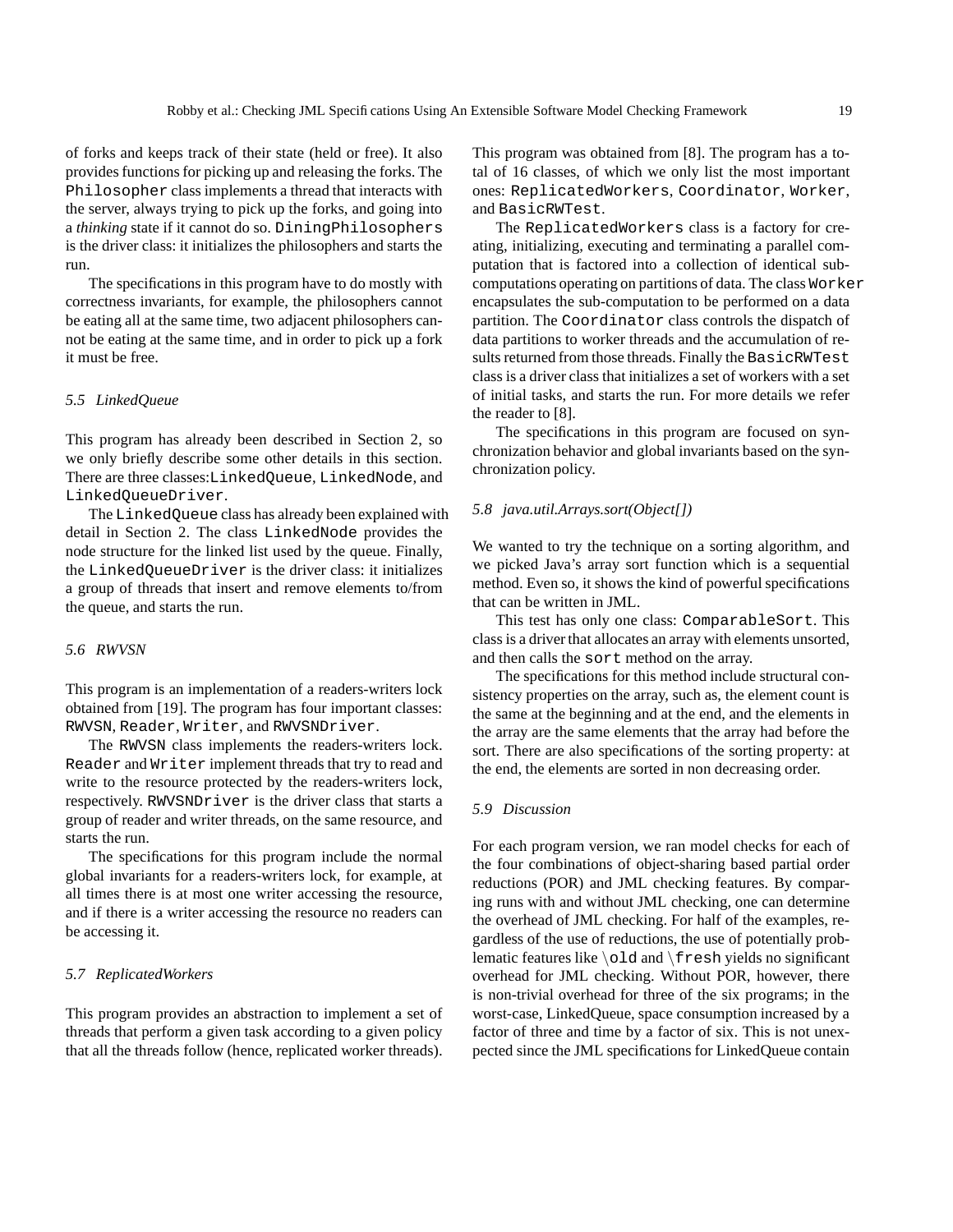\reach expressions within a \old; consequently nearly all of the prestate heap must be used to distinguish poststates. Comparing runs with and without POR reveals the significant benefit of sophisticated POR; it yields between 2 and 4 order of magnitude reductions in the size of the state space on our set of example programs. Furthermore, the use of POR significantly mitigates JML checking overhead. For the worst-case example, run-time overhead is reduced from a factor of six to a factor of two. For the RWVSN and ReplicatedWorkers, the fact that these programs have methods with atomic execution behavior allows our POR to eliminate nearly all of the JML checking overhead. Only when methods are not atomic does JML checking suffer significant overhead.

The increase in complexity of JML brings an increase in the possibility of making errors in writing specifications. In the presence of concurrency, it is not uncommon to make subtle errors in defining the intended behavior of a class or method. We experienced this in annotating several of the examples used in our study. As has been observed by others, we found that the generation of counterexamples proved to be extremely useful in debugging erroneous specifications. The exhaustive nature of the search in model checking makes it a more effective *specification debugging* tool than run-time checking.

We included a standard comparison sorting program in our set of examples to illustrate Bogor's behavior on a declarative JML specification of a rich behavioral property (i.e., the poststate is an ordered permutation of the prestate). Despite the richness of this specification, because of the singly threaded nature of the program the method trivially executes atomically, thus, there is no overhead for JML checking. Our on-the-fly atomic block detection algorithm dramatically reduces the number of states, memory and time required for analysis since it defers the storage of a global state until the *current* thread reaches a point where it modifies data that can be observed by another thread. Since there are no other threads, this only happens at the final program state, hence the second state.

# **6 Related Work**

Burdy et. al. [3] survey the steadily growing body of tool support for reasoning about JML specifications. In general, there are three underlying technologies used in these tools: semiautomated theorem proving, automated decision procedures, and run-time monitoring. These technologies have different advantages and disadvantages which we assess along four dimensions:

- **Automation/Usability** How much effort is needed to use the technology or tool?
- **JML Coverage** How much of the JML language is supported?
- **Behavior Coverage** How much of a program's behavior is considered in reasoning?
- **Scalability** How does reasoning cost grow with system size and complexity?

In this section, we characterize the strengths and weaknesses of the basic technologies in terms of these dimensions. While we cite specific tools that implement JML reasoning with those technologies, the strengths and weaknesses mentioned are, for the most part, characteristics of the underlying technology. We note that despite their weaknesses, each of these techniques and associated tools is *useful* in that they have been used effectively on real Java programs.

LOOP [38] is the most mature theorem-prover-based JML reasoning system. It translates JML specifications and Java source code into proof obligations for the theorem prover PVS [24]. Thus, the semantics of the Java code as well as JML specifications are represented as PVS theories, and users verify specifications against the Java code by interacting with the PVS command-line interface to discharge the generated proof obligations. LOOP is difficult for novices to use since it requires detailed knowledge of logical representation of Java semantics. Recent advances in LOOP's weakest-precondition calculus allow methods with straight-line code performing integer calculations to be verified with little or no user intervention by leveraging the underlying numerical procedures of PVS. LOOP scales poorly to general Java applications due to the complexities of its logical treatment of aliasing. With sufficient expertise, however, LOOP allows very strong correctness propertiesto be established with the highest-possible degree of confidence.

ESC/Java [10] is another decision-procedure-based tool for a subset of JML. ESC/Java allows the user to work at the Java level by encapsulating the translation of verification conditions to an underlying decision procedure. It gains a high degree of automation by treating a small subset of JML and by sacrificing soundness in the results of its analysis. ESC/- Java targets the efficient, automatic checking of null references and simple integer properties (e.g., array bounds violations), but does not support richer properties, for example, those that require quantification over class instances or any of JML's heap related primitives. It uses a modular checking approach in which methods are verified in isolation by trying to prove that class invariants and method postconditions hold under the assumption that the method's preconditions are satisfied. ESC/Java is fully automatic and its modular checking approach allows it to scale to large programs (e.g., up to 50K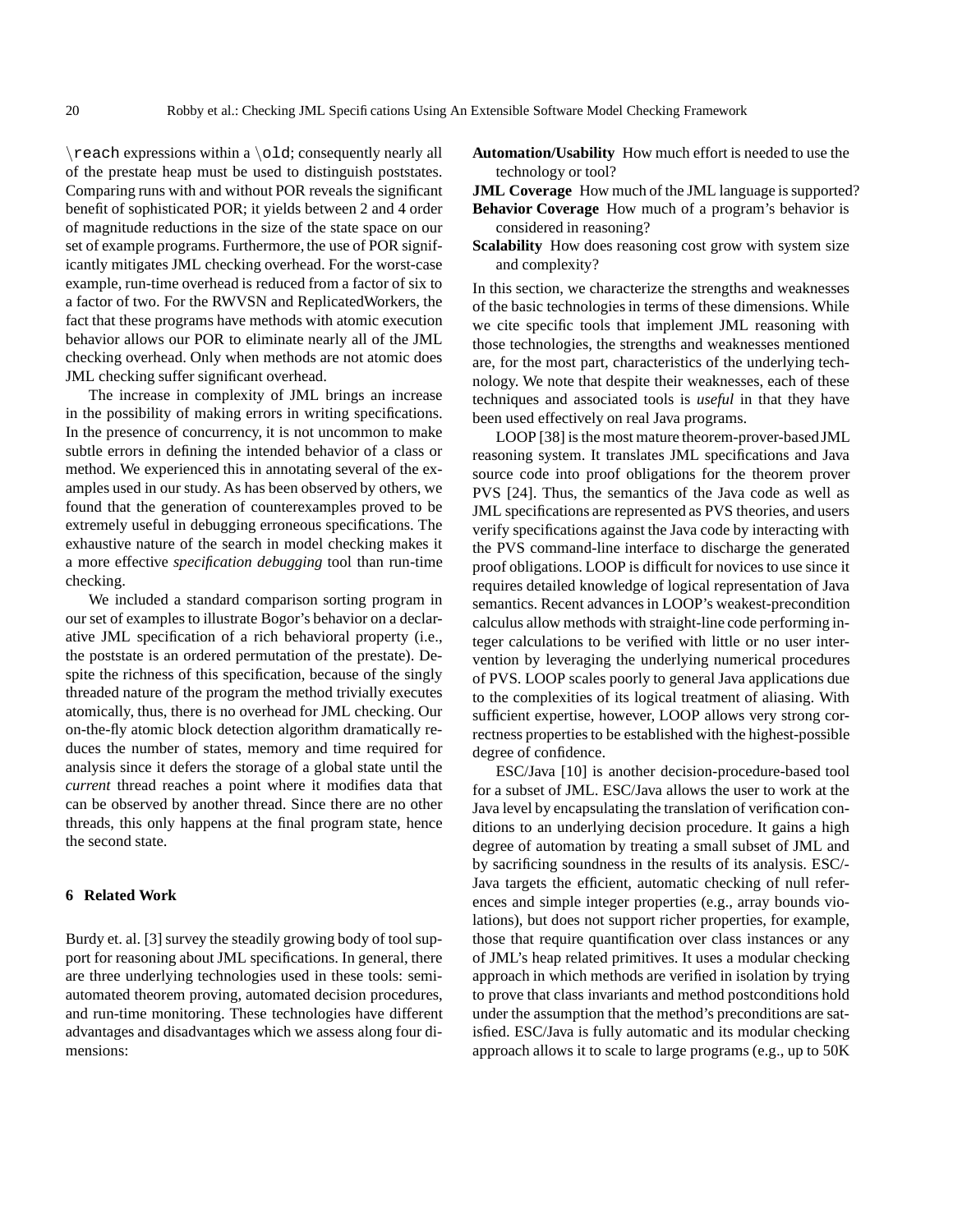lines of code) in terms of run-time, but experience suggests that significant user effort is required to annotate a program sufficiently to enable verification of properties. A new version of ESC/Java that supports more of JML is available at [23].

Cheon and Leavens[4] have developed a run-time checker (jmlc) which compiles JML-annotated programs into bytecode that includes run-time assertions to check JML specifications. As with other run-time analysis methods, reasoning using  $\exists$ mlc requires a complete Java program, thus if a single class or method is to be analyzed, an appropriate test harness must be constructed. Aside from this, using jmlc is fully automatic for a good portion of the JML language; notably lacking are general support for class instance domains and access to precondition state values in postconditions which are very common in heavyweight behavioral specifications. jmlc implements run-time checking on top of existing JVMs and consequently it provides no direct support for multi-threaded programs.

We believe that our approach to model checking JML specifications using a model checker that is customized to exploit JVM semantics has a different set of strengths and weaknesses than these techniques. It is as automated as runtime checking, but provides significantly greater JML and behavior coverage. It provides a high-degree of JML coverage as do theorem-prover approaches, but it does not suffer as seriously from usability problems, in terms of providing user guidance. Since model checking is a whole-program analysis, it does not suffer the annotation-burden of modular decision-procedure approaches. While model checking is not as scalable as run-time analysis or modular decisionprocedure based approaches, it is capable of treating thousandline Java programs with embedded JML specifications which is sufficient for non-trivial unit-level or subsystem-level program verification.

# *6.1 Other Related Work on Specification Languages*

There have been an enormous number of efforts to define languages for specifying and reasoning about program behavior. We are interested in providing automated reasoning support for strong properties of modern concurrent objectoriented languages, thus, discussion on most of the existing work on simple assertion languages and manual formal methods is lacking. Recent work on OCL and Alloy is aimed at supporting at least some of our goals.

Space constraints do not permit a detailed discussion of the different checking mechanisms that have been proposed for OCL. One line of work, e.g., [17], is similar to jmlc in

that it generates run-time assertions for checking Java. Another popular direction is to compare OCL specifications with other UML models, e.g., [27], rather than program source code, thus a number of the issues regarding reasoning about heap-allocated program data are not considered in that work.

The Alloy Annotation Language (AAL) [18] is a language for annotating Java code with a syntax that is similar to JML. AAL supports analysis, via bounded satisfiability checking, of loop-free code sequences that may have method invocations. AAL targets the verification of small methods that maintain invariants on complex heap structures (e.g., red-black trees). The Java heap is modeled in Alloy using relations, and checking is carried out automatically by generating all possible heap-structures that can be constructed from a userbounded set of objects. AAL does notsupport reasoning about concurrent programs.

# **7 Conclusion**

For model checking to become useful as a software validation technique it must become *more efficient* (so that it provides feedback on fragments of real code in a matter of minutes), *more expressive* (so that it can reason about a broad range of functional properties of interest to software developers), and *more standardized* (so that developer investment in writing specifications can be leveraged for multiple forms of validation and documentation). In this paper, we have presented an approach to customizing a model checking framework to meet these goals by incorporating novel state-space reductions and support for reasoning about behavioral properties written in JML. Our data suggest that the combination of these techniques can provide cost-effective reasoning about non-trivial properties of multi-threaded Java programs.

Bogor supports nearly all of JML, but there are a few features that we are still working to support. Chief among these are JML's *model programs* which we are implementing as Bogor type extensions that directly encode the model abstract data types (ADTs) as first-class types in the Bogor's input language. We believe this alternative will be more efficient than [4] because we can apply various reduction algorithms to those ADTs, as shown in [28].

There are several issues that need to be addressed to increase the effectiveness of this approach. In Section 5, we discussed the need to provide test harnesses for model checking software units. The problem of constructing such test harnesses is often overlooked in the research community and is surprisingly difficult. For example, Penix et al. [25] note that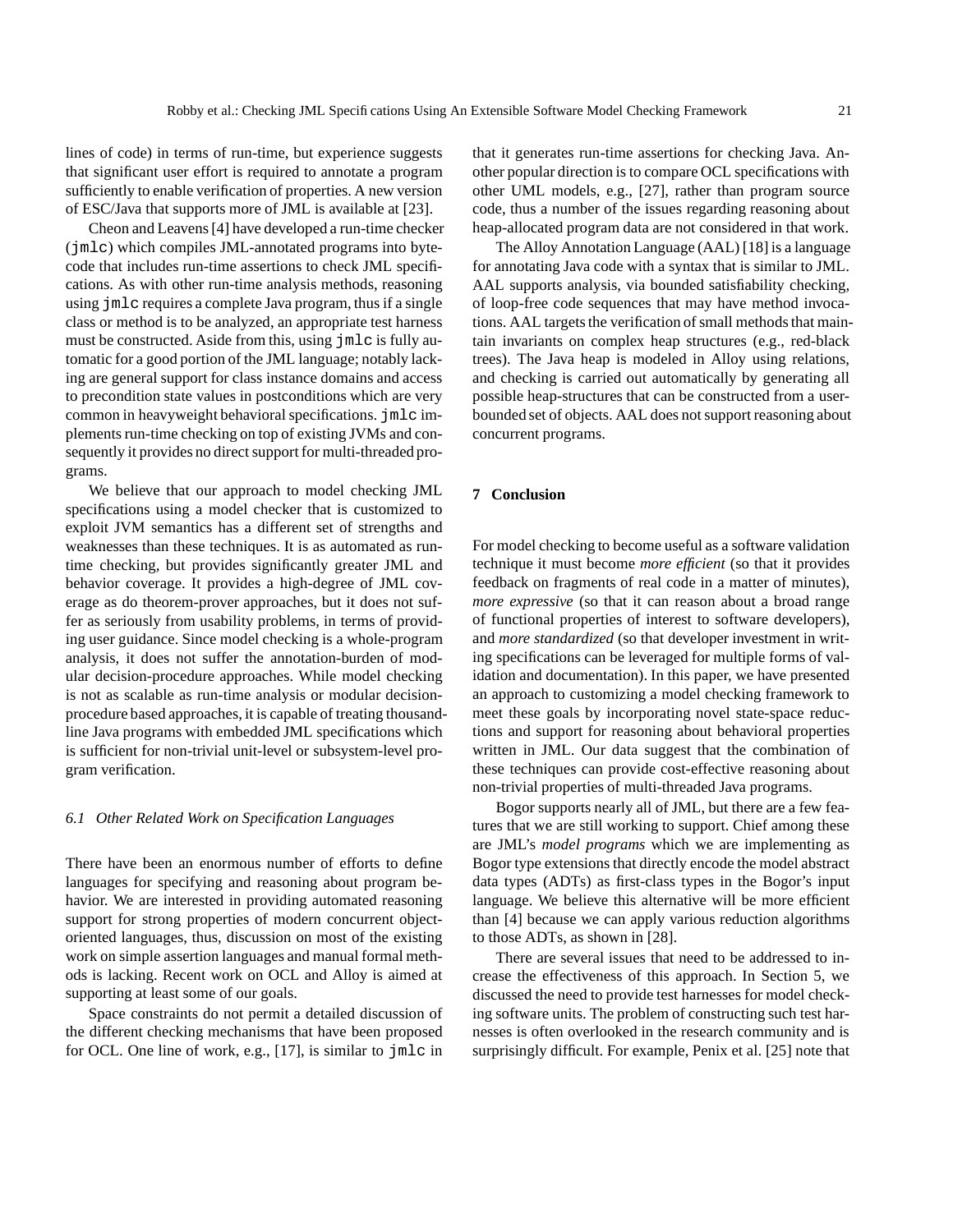it took several months to construct an environment that correctly modeled the context of the DEOS real-time operating system scheduler. In addition, in a proper methodology a user should seek to evaluate the completeness of test harnesses for covering all the behaviors referred to by the specification, since (as described above) the software unit is only checked up to the behaviors generated by the test harness.

Driven in part by the work presented in this paper, we have developed multiple forms of tool support to address these issues. First, the Bandera Environment Generation (BEG) tools [37,36] provide basic support that addresses many of the challenges encountered in the DEOS case study, but it does not treat the full range of complexities that arise when model checking units with JML specifications. To assess the quality of test harnesses with respect to JML specifications, we have built a coverage framework [31,34] on top of Bogor to provide information about the portions of code and JML specifications that are actually exercised by a given test harness. An important consideration in this process is the selection of input values to achieve thorough coverage of the behavior of both the program and the specification, and we are extending recent work by Stoller [35] towards that end.

Finally, we believe that a natural direction for future work on model checking JML specifications is to enrich JML to support the explicit specification of concurrency related behavior. One proposal for JML concurrency extensions is centered around introducing the notion of atomicity in method behavior specifications [30]. Our initial experience adapting existing approaches to checking atomicity properties via model checking [14,9] suggests that reasoning about JML specifications that explicitly capture concurrency properties along with behavior properties of programs is feasible.

# **References**

- 1. T. Ball and S. K. Rajamani. The slam toolkit. In *Proceedings of the 13th International Conference on Computer Aided Verification*, pages 260–264. Springer-Verlag, 2001.
- 2. G. Brat, K. Havelund, S. Park, and W. Visser. Java PathFinder – a second generation of a Java model-checker. In *Proceedings of the Workshop on Advances in Verification*, July 2000.
- 3. L. Burdy, Y. Cheon, D. Cok, M. Ernst, J. Kiniry, G. T. Leavens, K. R. M. Leino, and E. Poll. An overview of JML tools and applications. In *Proceedings of the Eighth International Workshop on Formal Methods for Industrial Critical Systems*, volume 80 of *Electronic Notes in Theoretical Computer Science*. Elsevier, 2003.
- 4. Y. Cheon and G. T. Leavens. A runtime assertion checker for the Java Modeling Language (JML). In *Proceedings of The In-*

*ternational Conference on Software Engineering Research and Practice*, pages 322–328. CSREA Press, June 2002.

- 5. E. Clarke, O. Grumberg, and D. Peled. *Model Checking*. MIT Press, Jan. 2000.
- 6. M. B. Dwyer, J. Hatcliff, Robby, and V. R.Prasad. Exploiting object escape and locking information in partial order reduction for concurrent object-oriented programs. *Formal Methods in System Design*, 25(2–3):199–240, September–November 2004.
- 7. M. B. Dwyer, Robby, X. Deng, and J. Hatcliff. Space reductions for model checking quasi-cyclic systems. In *Proceedings of the 3rd International Conference on Embedded Software (EM-SOFT 2003)*, volume 2855 of *Lecture Notes in Computer Science*, pages 173–189. Springer, October 2003.
- 8. M. B. Dwyer and V. Wallentine. A framework for parallel adaptive grid simulations. *Concurrency : Practice and Experience*, 9(11):1293–1310, November 1997.
- 9. C. Flanagan. Verifying commit-atomicity using modelchecking. In *Proceedings of the 11th International SPIN Workshop on Model Checking of Software*, volume 2989 of *Lecture Notes in Computer Science*, pages 252–266. Springer, April 2004.
- 10. C. Flanagan, K. R. M. Leino, M. Lillibridge, G. Nelson, J. B. Saxe, and R. Stata. Extended static checking for java. In *Proceedings of the ACM SIGPLAN 2002 Conference on Programming language design and implementation*, pages 234– 245. ACM Press, 2002.
- 11. R. Floyd. Assigning meaning to programs. In *Proceedings of the Symposium on Applied Mathematics*, volume 19 of *Mathematical Aspects of Computer Science*, pages 19–32. American Mathematical Society, 1967.
- 12. E. Gamma, R. Helm, R. Johnson, and J. Vlissides. *Design Patterns*. Addison-Wesley Pub. Co., Jan. 1995.
- 13. S. Hartley. *Concurrent Programming - The Java Programming Language*. Oxford University Press, 1998.
- 14. J. Hatcliff, Robby, and M. Dwyer. Verifying atomicity specifications for concurrent object oriented software using model checking. In *Proceedings of the 5th International Conference on Verification, Model Checking, and Abstract Interpretation*, volume 2937 of *Lecture Notes in Computer Science*, pages 175– 190. Springer, 2004.
- 15. T. A. Henzinger, R. Jhala, R. Majumdar, and G. Sutre. Lazy abstraction. In *Proceedings of the 29th ACM Symposium on Principles of Programming Languages*, pages 58–70, Jan. 2002.
- 16. G. J. Holzmann. The model checker SPIN. *IEEE Transactions on Software Engineering*, 23(5):279–294, May 1997.
- 17. H. Hussmann, B. Demuth, and F. Finger. Modular architecture for a toolset supporting OCL. In *The Third International Conference on The Unified Modeling Language*, volume 1939 of *Lecture Notes in Computer Science*, pages 278–293. Springer, 2000.
- 18. S. Khurshid, D. Marinov, and D. Jackson. An analyzable annotation language. In *Proceedings of the 17th ACM conference on Object-oriented programming, systems, languages, and ap-*